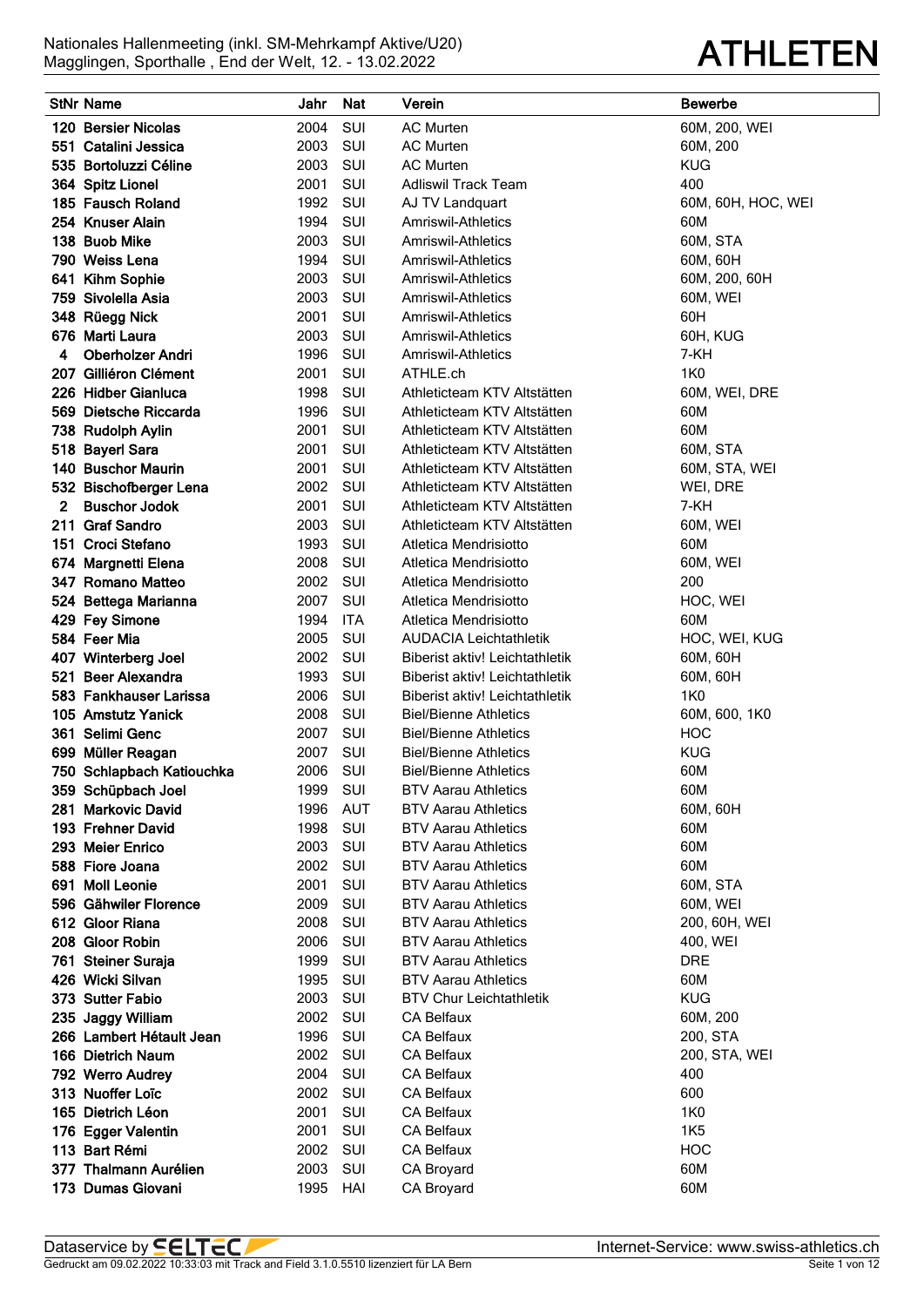| <b>StNr Name</b>            | Jahr | <b>Nat</b> | Verein                | <b>Bewerbe</b>                  |
|-----------------------------|------|------------|-----------------------|---------------------------------|
| 308 Neffati Sabri           | 2008 | SUI        | <b>CA Courtelary</b>  | 60M                             |
| 599 Gasser Alexiane         | 2004 | SUI        | <b>CA Courtelary</b>  | 60M                             |
| 396 Wandeler Malick         | 2004 | SUI        | CA Fribourg           | 60M, 200                        |
| 525 Betticher Léane         | 2006 | SUI        | CA Fribourg           | 60M, 60H                        |
| 700 Murith Elyne            | 2006 | SUI        | CA Fribourg           | 60H                             |
| 748 Scheder Noémie          | 1998 | SUI        | CA Fribourg           | <b>STA</b>                      |
| 310 Nobre Ramos Kevin       | 2003 | <b>POR</b> | CA Genève             | 60M                             |
| 168 Do Carmo Antonio        | 2002 | SUI        | <b>CA Genève</b>      | 60M, DRE                        |
| 143 Canonici Alexandre      | 2004 | <b>FRA</b> | <b>CA Genève</b>      | 60M                             |
| 219 HALILOVIC Hizret        | 2002 | SUI        | <b>CA Genève</b>      | 60M                             |
| 587 Ferreira Iris           | 2005 | SUI        | <b>CA Genève</b>      | 60M, 200                        |
| 318 Ordolli Lorik           | 2003 | SUI        | CA Genève             | 200                             |
| 561 Dar-Ziv Nyah            | 2002 | SUI        | <b>CA Genève</b>      | <b>HOC</b>                      |
| 552 Ceh Mia                 | 2004 | SUI        | <b>CA Genève</b>      | WEI                             |
| 536 Bougantouche Soraya     | 2004 | SUI        | <b>CA Genève</b>      | <b>DRE</b>                      |
| 427 IREBIO Jean-Martial     | 1997 | <b>FRA</b> | CA Genève             | <b>WEI</b>                      |
| 127 Bosson Adrien           | 1994 | SUI        | CA Gibloux Farvagny   | 60M                             |
| 803 Portmann Alina          | 2004 | SUI        | CA Gibloux Farvagny   |                                 |
| 259 Konaté Tea Jean-Norbert | 2005 | 98         | <b>CA Moutier</b>     | 60M, 200, 60H                   |
| 136 Brusi Rio               | 2004 | SUI        | <b>CA Riviera</b>     | 60M, 200                        |
| 722 Rabac Chloé             | 2005 | SUI        | <b>CA Riviera</b>     | 60M, 200                        |
| 509 Arthurs Jamie           | 2005 | SUI        | <b>CA Riviera</b>     | 60M, HOC                        |
| 591 Fracheboud Elisa        | 2005 | SUI        | <b>CA Riviera</b>     | 60M                             |
| 184 Fauchère Lionel         | 2005 | SUI        | <b>CA Riviera</b>     | 200, 600                        |
| 637 Jupp Hollie             | 2004 | <b>GBR</b> | <b>CA Riviera</b>     | <b>STA</b>                      |
| 289 Matthys Frédéric        | 1998 | SUI        | <b>CA Riviera</b>     | <b>STA</b>                      |
| 301 Mirailles Xavier        | 2001 | SUI        | <b>CA Sierre DSG</b>  | 60M, 200                        |
| 126 Bonvin Julien           | 1999 | SUI        | <b>CA Sierre DSG</b>  | 200, 400                        |
| 290 Maury Jarod             | 2001 | SUI        | <b>CA Sierre DSG</b>  | 400                             |
| 325 Perruchoud Pierre       | 2002 | SUI        | <b>CA Sierre DSG</b>  | 400                             |
| <b>719 Pollmann Justine</b> | 2003 | SUI        | <b>CA Sierre DSG</b>  | 400                             |
| 565 Délétroz Aurélie        | 2005 | SUI        | CA Sion               | 200                             |
| 602 Gay-Crosier Ludivine    | 1998 | SUI        | CA Sion               | 800, 1K5                        |
| 178 Erard David             | 1976 | SUI        | CA Vétroz             | 60M, HOC, KUG                   |
| 311 Normand Matthieu        | 2003 | SUI        | CA Vétroz             | 60M, 200                        |
| 576 Emery Coralie           | 2002 | SUI        | CA Vétroz             | 60M, 200                        |
| 704 Normand Sarah           | 2005 | SUI        | CA Vétroz             | 60M, 200                        |
| 501 Abbet Mireille          | 2006 | SUI        | CA Vétroz             | 60M, 200                        |
| 515 Baechler Fiona          | 2003 | SUI        | CA Vétroz             | 60M, 200                        |
| 150 Coquoz Samuel           | 1996 | SUI        | CA Vétroz             | 400                             |
| 740 Salamin Noémie          | 1999 | SUI        | CA Vétroz             | 400                             |
| 595 Furger Cynthia          | 2003 | SUI        | CA Vétroz             | 400                             |
| 783 Veuthey Louna           | 2006 | SUI        | CA Vétroz             | 400                             |
| 383 Tissières Mathieu       | 2006 | SUI        | <b>CABV Martigny</b>  | 60M, 200                        |
| 387 Van Hoeymissen Loïc     | 1999 | SUI        | <b>CABV Martigny</b>  | 60M                             |
| 312 Normand Rodolphe        | 1991 | SUI        | <b>CABV Martigny</b>  | 60M, DRE                        |
| 378 Theux Maxime            | 2004 | SUI        | <b>CABV Martigny</b>  | 60M, 60H, HOC, STA, WEI         |
| <b>183 Farquet Marius</b>   | 2004 | SUI        | <b>CABV Martigny</b>  | 60M, 60H, HOC, STA, WEI,<br>KUG |
| 688 Mizel Marjorie          | 2004 | SUI        | <b>CABV Martigny</b>  | 60M, 200, 60H, WEI, KUG         |
| 519 Becerra Soraya          | 2004 | SUI        | <b>CABV Martigny</b>  | 60M                             |
| 141 Cajeux Thierry          | 2003 | SUI        | <b>CABV Martigny</b>  | 400                             |
| 182 Farquet Adrien          | 2002 | SUI        | <b>CABV Martigny</b>  | 60H, HOC, STA, WEI, KUG         |
| 242 Joray Thibert           | 2004 | SUI        | <b>CABV Martigny</b>  | <b>STA</b>                      |
| 679 Matthey Léna            | 2003 | SUI        | <b>CEP Cortaillod</b> | 200, 400                        |
| 323 Perroud Alexis          | 2005 | SUI        | <b>CEP Cortaillod</b> | 400                             |
| 324 Perroud Tristan         | 2005 | SUI        | <b>CEP Cortaillod</b> | 800                             |
| 257 Koffel Damien           | 2006 | SUI        | <b>CEP Cortaillod</b> | 800                             |
|                             |      |            |                       |                                 |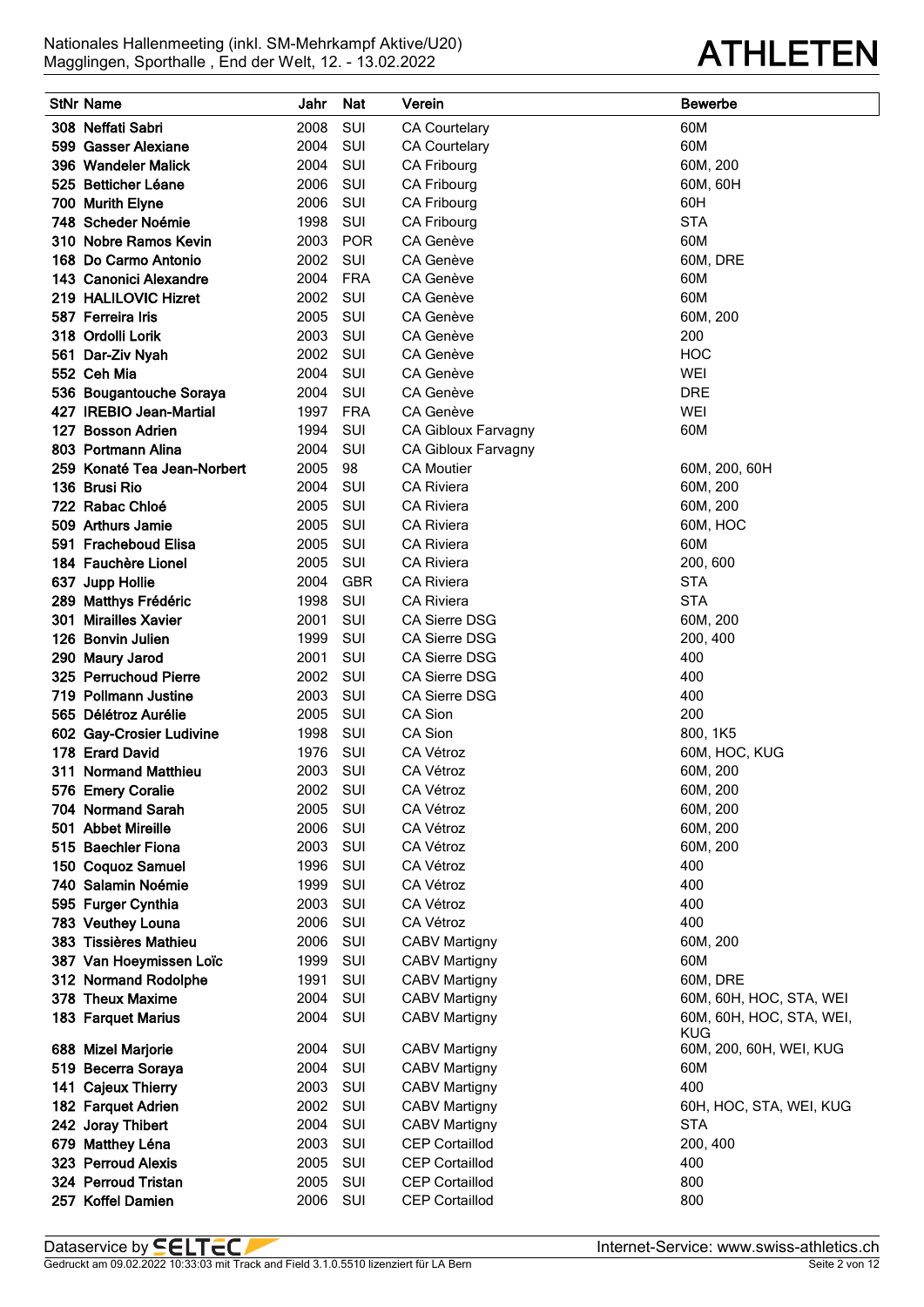|     | <b>StNr Name</b>                         | Jahr         | Nat                      | Verein                                       | <b>Bewerbe</b>       |
|-----|------------------------------------------|--------------|--------------------------|----------------------------------------------|----------------------|
|     | 239 Jeanneret Samuel                     | 2006         | <b>SUI</b>               | <b>CEP Cortaillod</b>                        | 1K <sub>0</sub>      |
|     | 557 Cividino Mégane                      | 2006         | SUI                      | <b>CEP Cortaillod</b>                        | 60H                  |
|     | 260 Koulen Maxwell                       | 2004         | <b>SUI</b>               | <b>CHP Genève</b>                            | 800                  |
|     | 793 Wittwer Jade                         | 2001         | <b>SUI</b>               | <b>CHP Genève</b>                            | 800                  |
|     | 103 Alexakis Alexandre                   | 2005         | SUI                      | COVA Nyon                                    | 60M, 200             |
|     | 327 Peseux Romain                        | 2001         | <b>FRA</b>               | COVA Nyon                                    | 60M, WEI             |
|     | 597 Gall Yasmine                         | 2004         | <b>FRA</b>               | COVA Nyon                                    | 60M, WEI             |
|     | 159 de Brabandere Célien                 | 2004         | SUI                      | COVA Nyon                                    | 600                  |
|     | 109 Antier Timothée                      | 1998         | SUI                      | COVA Nyon                                    | 1K0, 1K5             |
| 26  | <b>Rey Mathilde</b>                      | 2000         | <b>SUI</b>               | COVA Nyon                                    | 5-KH                 |
|     | 251 Klaey Michaël                        | 1984         | <b>SUI</b>               | Delémont Athlétisme                          | <b>KUG</b>           |
|     | 727 Ravelomahefa Téah                    | 2007         | <b>SUI</b>               | Delémont Athlétisme                          | 60H                  |
|     | 728 Regazzoni Desirée                    | 2004         | <b>SUI</b>               | <b>FG Malcantone</b>                         | 60M, 200             |
|     | 516 Baggi Alice                          | 2005         | <b>SUI</b>               | <b>FG Malcantone</b>                         | 60M, 200             |
|     | 713 Patriarca Lia<br>667 Lorenzetti Gaia | 2002<br>2002 | <b>SUI</b><br><b>SUI</b> | <b>FG Malcantone</b><br><b>FG Malcantone</b> | 60M, 200<br>60M, 200 |
|     | 794 Wohlgemuth Caterina                  | 2005         | SUI                      | <b>FG Malcantone</b>                         | 60M, 200             |
|     | 796 Würz Maria                           | 2003         | SUI                      | <b>FG Malcantone</b>                         | <b>KUG</b>           |
| 381 | <b>Thummel Alain</b>                     | 1998         | SUI                      | <b>FSG Alle</b>                              | 60M, 200             |
|     | 229 Houel Enzo                           | 2006         | <b>FRA</b>               | <b>FSG Alle</b>                              | 60M, 200             |
|     | 202 Génesta Nathan                       | 2006         | <b>SUI</b>               | <b>FSG Alle</b>                              | 60M                  |
|     | 130 Bregnard Timéo                       | 2007         | SUI                      | <b>FSG Alle</b>                              | 60M, 200             |
|     | 629 Heusler Charlotte                    | 2003         | SUI                      | <b>FSG Alle</b>                              | 60M, 400             |
|     | 733 Rivers-Kirby Kim                     | 2006         | SUI                      | <b>FSG Alle</b>                              | 60M                  |
|     | 703 Niederhauser Léna                    | 2006         | <b>SUI</b>               | <b>FSG Alle</b>                              | 60M                  |
|     | 632 Hofmann Sambre                       | 2004         | SUI                      | <b>FSG Alle</b>                              | 60M, DRE             |
|     | 646 Kottelat Eva                         | 2003         | SUI                      | <b>FSG Alle</b>                              | 60M, WEI             |
|     | 788 Von Niederhäusern Zélie              | 2007         | SUI                      | <b>FSG Alle</b>                              | 60M, KUG             |
|     | 678 Masini Alicia                        | 2005         | SUI                      | <b>FSG Alle</b>                              | 60M, 200             |
|     | 510 Atienza Lara                         | 2006         | SUI                      | <b>FSG Alle</b>                              | 200, 60H             |
|     | 203 Gerber Rémi                          | 2001         | <b>SUI</b>               | <b>FSG Alle</b>                              | 400                  |
|     | 217 Gyger Nathan                         | 1992         | SUI                      | <b>FSG Alle</b>                              | 400                  |
|     | 391 Vogel Jérémie                        | 2005         | SUI                      | <b>FSG Alle</b>                              | 400, 60H             |
|     | 647 Kottelat Romane                      | 2005         | <b>SUI</b>               | <b>FSG Alle</b>                              | 600                  |
|     | 410 Witschi Sébastien                    | 1995         | SUI                      | <b>FSG Alle</b>                              | 1K0                  |
|     | 607 Girardin Mélissa                     | 2003         | SUI                      | <b>FSG Alle</b>                              | <b>1K0</b>           |
|     | 205 Gigon Marc<br>132 Bringel Léo        | 1997<br>1995 | SUI<br>SUI               | <b>FSG Alle</b><br><b>FSG Alle</b>           | 1K5                  |
|     | 272 Leveaux Tobias                       | 2005         | SUI                      | <b>FSG Alle</b>                              | HOC, STA, KUG<br>HOC |
|     | 520 Bédat Louise                         | 2003         | SUI                      | <b>FSG Alle</b>                              | <b>STA</b>           |
|     | 119 Bergé Constantin                     | 2005         | <b>FRA</b>               | <b>FSG Alle</b>                              | <b>DRE</b>           |
|     | 807 Graber Léonie                        | 2008         | SUI                      | <b>FSG Alle</b>                              | 200, 600             |
|     | 806 Gerber Nina                          | 2003         | SUI                      | <b>FSG Alle</b>                              | 60H                  |
| 121 | <b>Bigler Alain</b>                      | 1972         | SUI                      | <b>FSG Bassecourt</b>                        | <b>KUG</b>           |
|     | 148 Chèvre Mathieu                       | 2004         | SUI                      | FSG Bassecourt                               | 60M, 200             |
|     | 149 Chuard Sylvain                       | 1996         | SUI                      | <b>FSG Bassecourt</b>                        | 60M, 200             |
|     | 530 Bigler Noélie                        | 2005         | SUI                      | <b>FSG Bassecourt</b>                        | 60M, 200             |
|     | 712 Parrat Léane                         | 2002         | SUI                      | <b>FSG Bassecourt</b>                        | 60M, 200             |
|     | 711 Parrat Juline                        | 2004         | SUI                      | <b>FSG Bassecourt</b>                        | 60M, 200             |
|     | 304 Monnerat Mattéo                      | 2005         | SUI                      | <b>FSG Bassecourt</b>                        | 800                  |
|     | 556 Christen Anne-Laure                  | 1990         | SUI                      | <b>FSG Bassecourt</b>                        | 1K5                  |
|     | 634 Hughes Héloïse                       | 2004         | <b>RSA</b>               | FSG Bernex-Confignon                         | 60M, 200, WEI        |
|     | 598 Garlinski Michèle                    | 1993         | SUI                      | FSG Bernex-Confignon                         | 60M, WEI             |
|     | 188 Fleury Jérémie                       | 1998         | SUI                      | <b>FSG Courroux</b>                          | 1K5                  |
|     | 278 Mancini Pascal                       | 1989         | SUI                      | <b>FSG Estavayer</b>                         | 60M                  |
|     | 800 Zippo Leïla<br>192 Fournier Pierre   | 2001<br>1985 | SUI                      | FSG La Sarraz<br>FSG La Sarraz               | 60M, DRE             |
|     |                                          |              | SUI                      |                                              | 1K0                  |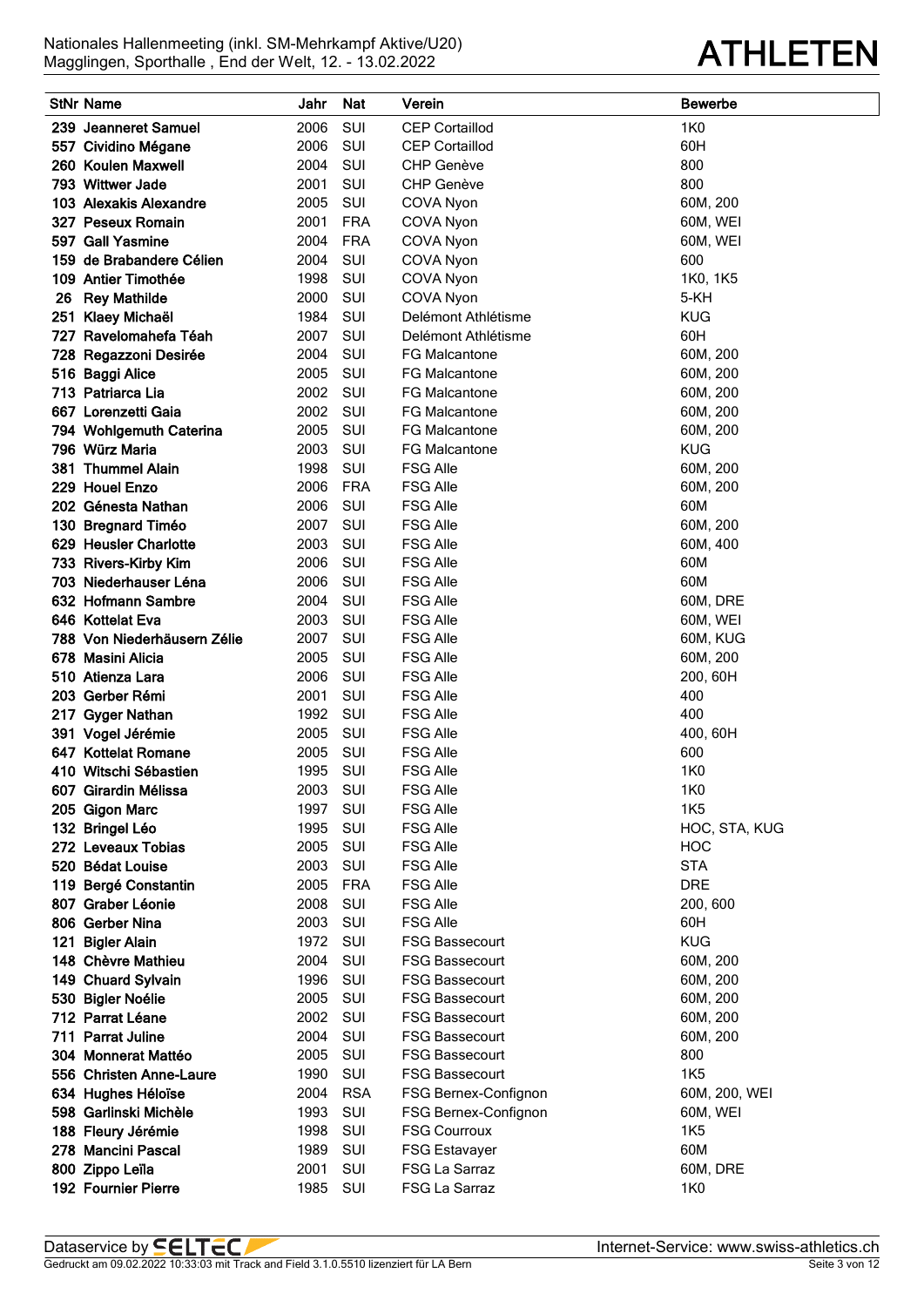|   | <b>StNr Name</b>                          | Jahr         | Nat        | Verein                                                | <b>Bewerbe</b>                         |
|---|-------------------------------------------|--------------|------------|-------------------------------------------------------|----------------------------------------|
|   | 273 Liniger Elio                          | 2001         | SUI        | Fun and Run Thun                                      | 60M, 200, 400                          |
|   | 394 Vonlanthen Levin                      | 2005         | SUI        | Fun and Run Thun                                      | 200, 400                               |
|   | 198 Fumagalli Nicola                      | 2002         | SUI        | <b>GAB Bellinzona</b>                                 | 60M, 60H                               |
|   | 314 Oberti Nathan                         | 2003         | SUI        | <b>GAB Bellinzona</b>                                 | 60M, 60H                               |
|   | 771 Tahou Maëva                           | 2003         | SUI        | <b>GAB Bellinzona</b>                                 | 60M, 60H                               |
|   | 779 Tosetti Naomi                         | 2004         | SUI        | <b>GAB Bellinzona</b>                                 | 60M, 200                               |
|   | 537 Brechbühl Carol                       | 2006         | SUI        | GAB Bellinzona                                        | 60M                                    |
|   | 376 Tamò Mirko                            | 1996         | SUI        | <b>GAB Bellinzona</b>                                 | 400                                    |
|   | 111 Balestra Filippo                      | 2003         | SUI        | <b>GAB Bellinzona</b>                                 | 400                                    |
|   | 197 Fumagalli Mattia                      | 1999         | SUI        | <b>GAB Bellinzona</b>                                 | 400                                    |
|   | 548 Cariboni Siria                        | 2003         | SUI        | <b>GAB Bellinzona</b>                                 | 400                                    |
|   | 656 Larsson Kajsa                         | 2007         | SUI        | <b>GG Bern</b>                                        | 60M, HOC                               |
|   | 604 Gigandet Florence                     | 2008         | SUI        | <b>GG Bern</b>                                        | 60M, KUG                               |
|   | 322 Peña Brahian                          | 1994         | SUI        | <b>GG Bern</b>                                        | 60H                                    |
|   | 156 Dautaj Albion                         | 1994         | SUI        | <b>GG Bern</b>                                        | WEI                                    |
|   | 802 Zuka Dafina                           | 2005         | SUI        | Hochwacht Zug                                         | 60H, WEI                               |
|   | 533 Blättler Mei                          | 2013         | SUI        | kids+athletics                                        | 60M, 200                               |
|   | 534 Blättler Yuli                         | 2011         | SUI        | kids+athletics                                        | 60M, 200                               |
|   | 172 Drabik Peter                          | 1978         | SUI        | <b>KTV Altendorf</b>                                  | 60M, HOC                               |
|   | 171 Drabik Jan                            | 2006         | SUI        | <b>KTV Altendorf</b>                                  | HOC, WEI                               |
|   | 295 Menzi Diego                           | 1985         | SUI        | <b>KTV Bütschwil</b>                                  | 600, 800                               |
|   | 350 Rymann Sven                           | 2007         | SUI        | LA Nidwalden                                          | 60M, 60H, HOC                          |
|   | 701 Niederberger Julia                    | 2000         | SUI        | LA Nidwalden                                          | 60M, 200                               |
|   | 707 Odermatt Selina                       | 2005         | SUI        | LA Nidwalden                                          | 60M, 200, 60H, HOC, WEI,<br><b>KUG</b> |
|   | 665 Liem Michelle                         | 2005         | SUI        | LA Nidwalden                                          | 400                                    |
|   | 508 Amrein Lea                            | 2006         | SUI        | LA Villmergen                                         | 60M, 200, 60H, HOC                     |
|   | 368 Stricker Michael                      | 1997         | SUI        | <b>LAC TV Unterstrass Zürich</b>                      | 60M                                    |
|   | 401 Widmer Lars                           | 1999         | SUI        | LAC TV Unterstrass Zürich                             | 60M, 600                               |
|   | 285 Marticke Michele                      | 1996         | <b>GER</b> | <b>LAC TV Unterstrass Zürich</b>                      | 60M, 200, 400                          |
|   | 195 Fuchs Martin                          | 1999         | SUI        | <b>LAC TV Unterstrass Zürich</b>                      | 60M, 200                               |
|   | 654 Laaksonlaita Saana                    | 1993         | SUI        | <b>LAC TV Unterstrass Zürich</b>                      | 60M                                    |
|   | 653 Kyburz Daniela                        | 1988         | SUI        | <b>LAC TV Unterstrass Zürich</b>                      | 60M, 60H                               |
|   | 571 Dufner Liv                            | 2004         | SUI        | <b>LAC TV Unterstrass Zürich</b>                      | 60M, WEI, KUG                          |
|   | 635 Imafidon Roseline-Joyce               | 2003         | SUI        | <b>LAC TV Unterstrass Zürich</b>                      | 60M                                    |
|   | 615 Gubelmann Catia                       | 2001         | SUI        | LAC TV Unterstrass Zürich                             | 60M, 200, 400                          |
|   | 716 Peter Lena                            | 2004         | SUI        | LAC TV Unterstrass Zürich                             | 60M, 60H                               |
|   | 337 Rasiah Hariharan Roy                  | 1998         | SUI        | LAC TV Unterstrass Zürich                             | 200, 400                               |
|   | 658 Lehmann Lara                          | 2003         | SUI        | LAC TV Unterstrass Zürich                             | 60H, WEI, KUG                          |
|   | 247 Kernbach Cyrill                       | 2003         | SUI        | LAC TV Unterstrass Zürich                             | WEI                                    |
|   | 221 Heck Oliver                           | 2002         | SUI        | LAC TV Unterstrass Zürich                             | <b>KUG</b>                             |
| 6 | <b>Schneider Andrin</b>                   | 1998         | SUI        | LAC TV Unterstrass Zürich                             | 7-KH                                   |
|   | 341 Reinmann Nathanael                    | 2003         | SUI        | <b>LAC Wohlen</b>                                     | 60M                                    |
|   | 357 Schmid Timon                          | 1998         | SUI        | Lakeland Track Club                                   | <b>1K5</b>                             |
|   | 271 Leu Christian<br>191 Forster Santiago | 1994<br>2003 | SUI<br>SUI | <b>Lakeland Track Club</b><br><b>LAR Bischofszell</b> | <b>1K5</b><br>60M, 400                 |
|   | 246 Keller Thomas                         | 1973         | SUI        | LAS Old Boys Basel                                    | 60M, 60H                               |
|   | 306 Mwachiru Daniel                       | 2002         | SUI        | LAS Old Boys Basel                                    | 60M                                    |
|   | 152 Csontos Joël                          | 2005         | SUI        | LAS Old Boys Basel                                    | 60M, 200, 60H                          |
|   | 511 Attenhofer Eve                        | 2005         | SUI        | LAS Old Boys Basel                                    | 60M, 60H                               |
|   | 778 Tork Jasmin                           | 2005         | SUI        | LAS Old Boys Basel                                    | 60M, 60H                               |
|   | 787 von Jackowski Selina                  | 1997         | SUI        | LAS Old Boys Basel                                    | 60M, 60H                               |
|   | 684 Meyer Gonzalez Leyla                  | 2006         | GER        | LAS Old Boys Basel                                    | 400                                    |
|   | 578 Engels Nadine                         | 2004         | SUI        | LAS Old Boys Basel                                    | 400                                    |
|   | 640 Kerdijk Jeanne                        | 2005         | SUI        | LAS Old Boys Basel                                    | 400                                    |
|   | 153 Cullen James                          | 2002         | <b>USA</b> | LAS Old Boys Basel                                    | 800                                    |
|   | 698 Müller Michelle                       | 1997         | SUI        | LAS Old Boys Basel                                    | 800                                    |
|   | 107 Anex Andri                            | 2005         | SUI        | LAS Old Boys Basel                                    | 60H, KUG                               |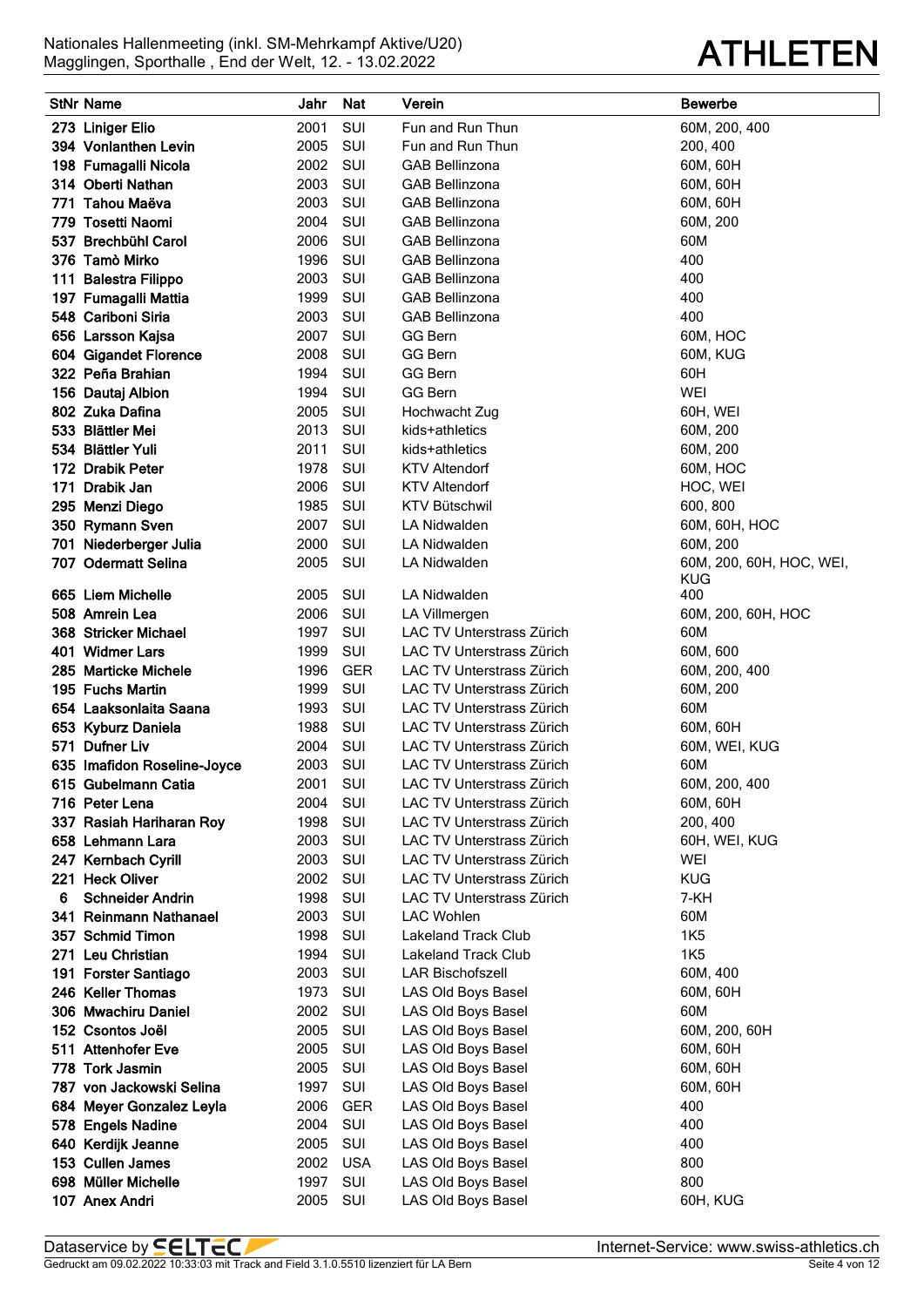|     | <b>StNr Name</b>                            | Jahr         | <b>Nat</b>        | Verein                                | <b>Bewerbe</b>       |
|-----|---------------------------------------------|--------------|-------------------|---------------------------------------|----------------------|
|     | 563 Debelic Elena                           | 2003         | SUI               | LAS Old Boys Basel                    | 60H, HOC, WEI        |
|     | 763 Stöcklin Pascale                        | 1997         | SUI               | LAS Old Boys Basel                    | <b>STA</b>           |
| 35  | <b>Wullschleger Melissa</b>                 | 2004         | SUI               | LAS Old Boys Basel                    | 5-KH                 |
| 14  | <b>Miller Louis</b>                         | 2004         | <b>GBR</b>        | LAS Old Boys Basel                    | 7-KH                 |
| 241 | Jones Jasper                                | 2004         | <b>SUI</b>        | <b>Laufental Thierstein Athletics</b> | 60M                  |
|     | 210 Gou Gomez Jonathan                      | 2005         | SUI               | Lausanne-Sports Athlétisme            | 60M                  |
|     | 386 Valnet Guillaume                        | 2006         | <b>SUI</b>        | Lausanne-Sports Athlétisme            | 60M                  |
|     | 270 Lestrade Bradley                        | 2001         | SUI               | Lausanne-Sports Athlétisme            | 60M, 200             |
|     | 237 Jean Simon Malcolm                      | 2004         | HAI               | Lausanne-Sports Athlétisme            | 60M, 200             |
| 277 | <b>Makohliso Bertrand</b>                   | 2007         | <b>SUI</b>        | Lausanne-Sports Athlétisme            | 60M                  |
|     | 236 Janser Thomas                           | 2007         | SUI               | Lausanne-Sports Athlétisme            | 60M                  |
|     | 338 Ray Kevin                               | 2005         | SUI               | Lausanne-Sports Athlétisme            | 60M, 200             |
|     | 145 Cerise Romain                           | 2003         | SUI               | Lausanne-Sports Athlétisme            | 60M, WEI             |
|     | 782 Van Camp Emma                           | 2004         | SUI               | Lausanne-Sports Athlétisme            | 60M                  |
|     | 617 Gutschmidt Melissa                      | 2002         | SUI               | Lausanne-Sports Athlétisme            | 60M                  |
|     | 675 Marquet Salomé                          | 2006         | SUI               | Lausanne-Sports Athlétisme            | 60M, 60H             |
|     | 553 Chappuis Jailys                         | 2002         | SUI               | Lausanne-Sports Athlétisme            | 60M, 200             |
|     | 559 Clark Naomie                            | 2005         | <b>MRI</b>        | Lausanne-Sports Athlétisme            | 60M                  |
|     | 721 Progin Lucie                            | 2005         | SUI               | Lausanne-Sports Athlétisme            | 60M                  |
|     | 546 Caligiuri Iris                          | 2003         | <b>SUI</b>        | Lausanne-Sports Athlétisme            | 60M                  |
|     | 677 Martin Sophie                           | 2000         | SUI               | Lausanne-Sports Athlétisme            | 60M, 400             |
| 299 | Mfomkpa Alain-Hervé                         | 1996         | SUI               | Lausanne-Sports Athlétisme            | 200                  |
|     | 689 Mladenic Martina                        | 1999         | <b>ITA</b>        | Lausanne-Sports Athlétisme            | 400                  |
|     | 776 Tondeur Marylou                         | 2006         | SUI               | Lausanne-Sports Athlétisme            | 60H                  |
|     | 547 Canomeras Elena                         | 1998         | SUI               | Lausanne-Sports Athlétisme            | <b>STA</b>           |
|     | 332 Pichonnaz Alan                          | 2001         | SUI               | Lausanne-Sports Athlétisme            | 60M                  |
|     | 741 Salifu Aaliyah                          | 2005         | SUI               | Lausanne-Sports Athlétisme            | 60M                  |
|     | 781 Tsogo Anastasie Mileina                 | 2003         | <b>CMR</b>        | Lausanne-Sports Athlétisme            | 60M                  |
|     | 558 Clark Kimberly                          | 2005         | <b>MRI</b>        | Lausanne-Sports Athlétisme            | 60M, 200             |
|     | 423 Magnin Tayron                           | 1999         | SUI               | Lausanne-Sports Athlétisme            | 60M, 200             |
|     | 608 Gisler Laura                            | 2002         | SUI               | <b>LC Altdorf</b>                     | 200, HOC, WEI        |
|     | 263 Kunz Sinan                              | 2003         | SUI               | LC Basel                              | 800                  |
|     | 102 Alabor Janosch                          | 2002         | SUI               | LC Basel                              | 800, 1K5             |
|     | 346 Rodriguez Max                           | 2008         | SUI               | LC Basel                              | 60M, HOC, WEI        |
|     | 342 Ritter Jan                              | 2000         | <b>SUI</b>        | <b>LC Basel</b>                       | <b>HOC</b>           |
|     | 129 Bregenzer Pierre-Yves                   | 2000         | SUI               | LC Brühl Leichtathletik               | 60M, 200             |
|     | 137 Buchs Gian                              | 1998         | <b>SUI</b>        | LC Brühl Leichtathletik               | 60M, 200             |
|     | 345 Rivero Luis                             | 1999         | SUI               | LC Brühl Leichtathletik               | 60M, WEI             |
|     | 773 Thoma Alina                             | 2002         | SUI               | LC Brühl Leichtathletik               | 60M, 200             |
|     | 795 Wohlwend Alea                           | 2006         | SUI               | LC Brühl Leichtathletik               | 60M, 200             |
|     | 662 Leu Nina                                | 2003         | SUI               | LC Brühl Leichtathletik               | 60M, 200             |
|     | 714 Pereira Dembo Raquel                    | 2004         | <b>GER</b>        | LC Brühl Leichtathletik               | 60M, 200             |
|     | 344 Ritzmann Dylan                          | 2002         | SUI               | LC Brühl Leichtathletik               | 800, 1K5             |
|     | 731 Rickli Belinda                          | 1992         | SUI               | LC Brühl Leichtathletik               | 1K <sub>5</sub>      |
|     | 685 Meyer Ronja                             | 2007         | SUI               | LC Brühl Leichtathletik               | <b>DRE</b>           |
|     | 775 Tobler Alina                            | 1999         | SUI               | LC Brühl Leichtathletik               | <b>DRE</b>           |
|     | 724 Ramadani Suena                          | 2006         | <b>SUI</b>        | LC Frauenfeld                         | 60M                  |
|     | 764 Storchenegger Aline<br>621 Hanhart Lisa | 2006<br>1998 | SUI<br><b>SUI</b> | LC Frauenfeld<br>LC Frauenfeld        | 60M, WEI             |
|     | 768 Stutz Anja                              | 2002         | <b>SUI</b>        | LC Frauenfeld                         | 60M, 200<br>600, 800 |
|     | 600 Gasser Cécile                           | 2004         | <b>SUI</b>        | LC Frauenfeld                         |                      |
|     | 797 Wyss Lavina                             | 2006         | SUI               | LC Frauenfeld                         | HOC, DRE<br>HOC, WEI |
|     | 772 Thalmann Kajsa                          | 2006         | <b>SUI</b>        | LC Frauenfeld                         | HOC, WEI             |
|     | 514 Bader Chiara                            | 2005         | SUI               | LC Furttal ZH-Nord                    | 60M, HOC, DRE        |
|     | 303 Momo Steven                             | 2003         | SUI               | <b>LC Kirchberg</b>                   | 60M, WEI             |
|     | 726 Rauh Zora                               | 2002         | SUI               | LC Kirchberg                          | 60M, 200             |
|     | 651 Kunz Olivia                             | 2002         | SUI               | LC Kirchberg                          | 200, 400             |
|     |                                             |              |                   |                                       |                      |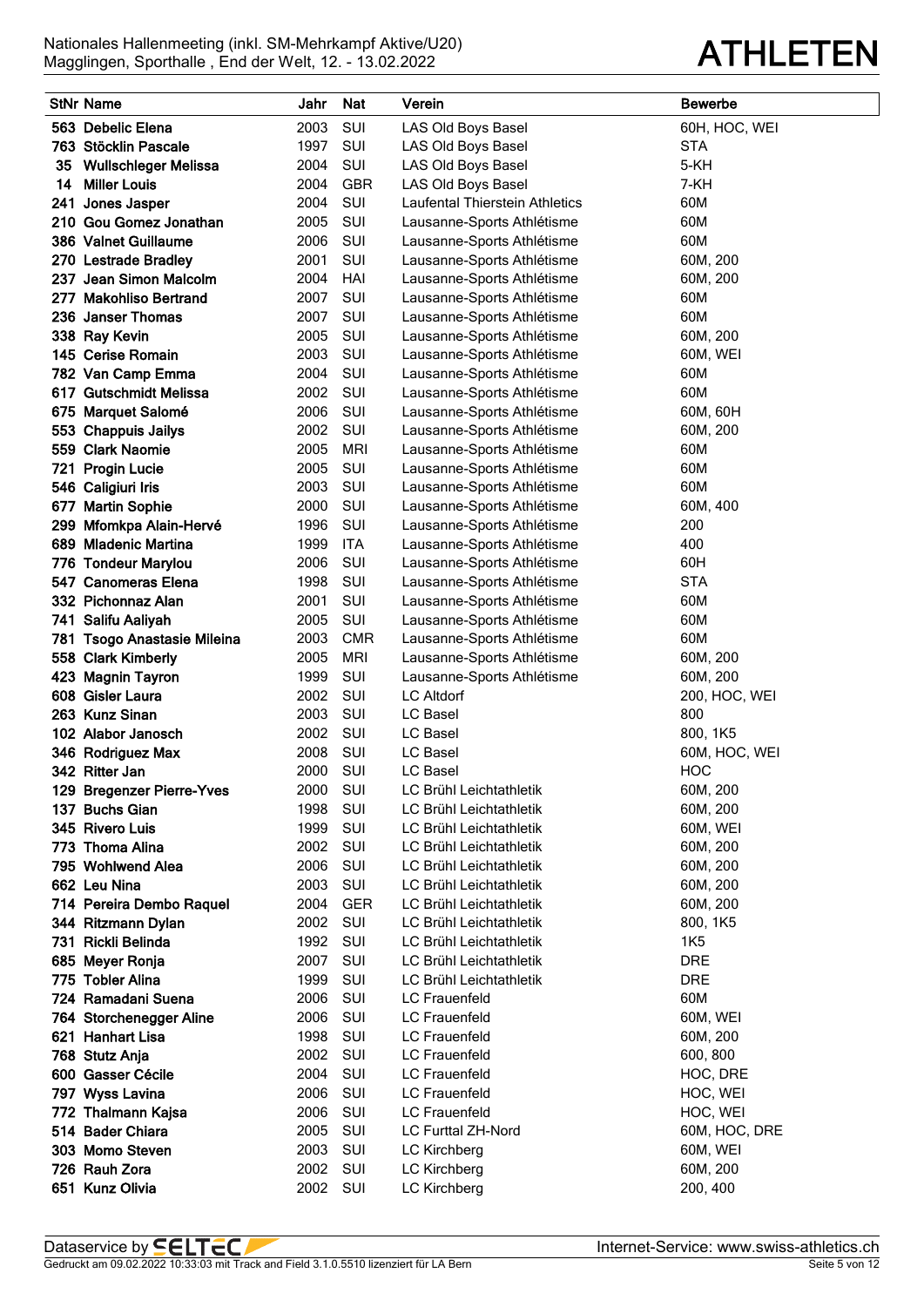|    | <b>StNr Name</b>                          | Jahr         | <b>Nat</b> | Verein                                 | <b>Bewerbe</b>          |
|----|-------------------------------------------|--------------|------------|----------------------------------------|-------------------------|
|    | 282 Marrocco Luca                         | 2008         | SUI        | <b>LC Kirchberg</b>                    | 60H                     |
|    | 542 Buri Xenia                            | 2008         | SUI        | LC Kirchberg                           | 60H                     |
|    | 333 Pilotto Pino                          | 1952         | SUI        | LC Luzern                              | 60M, 200, HOC, WEI, KUG |
|    | 276 Luthiger Jonas                        | 1997         | SUI        | LC Luzern                              | 60M, 200                |
|    | 412 Wyss Nico                             | 2002         | SUI        | LC Luzern                              | 60M, 200, 400           |
|    | 566 Den Exter Elaine                      | 1997         | <b>NED</b> | LC Luzern                              | 60M, 200                |
|    | 218 Habermacher Andreas                   | 1968         | SUI        | LC Luzern                              | 600, 800, 1K0           |
|    | 706 Odermatt Livia                        | 1995         | SUI        | LC Luzern                              | <b>HOC</b>              |
|    | 586 Felix Silvana                         | 2003         | SUI        | LC Luzern                              | 400                     |
|    | 633 Hollenstein Sibylle                   | 2000         | SUI        | LC Rapperswil-Jona                     | 200                     |
|    | 240 Jetzer Marwin                         | 2006         | SUI        | LC Regensdorf                          | 60M                     |
|    | 280 Marchica Alessandro                   | 2005         | SUI        | LC Regensdorf                          | 60M                     |
|    | 614 Gröbli Michelle                       | 2001         | SUI        | LC Regensdorf                          | 400                     |
|    | 696 Müller Lennja                         | 2008         | SUI        | LC Regensdorf                          | HOC, KUG                |
|    | 268 Lenhard Marc                          | 1983         | SUI        | LC Schaffhausen                        | HOC, WEI                |
|    | 363 Sowndararajan Harreeneesh             | 2004         | <b>IND</b> | LC Schaffhausen                        | 60M, 200, WEI           |
|    | 294 Meier Simon                           | 2006         | SUI        | LC Schaffhausen                        | 60M, HOC, WEI           |
|    | 216 Güntert Enrico                        | 1997         | SUI        | LC Schaffhausen                        | 60M, WEI                |
|    | 267 Lenhard Kevin                         | 1986         | SUI        | LC Schaffhausen                        | 60M, WEI, KUG           |
|    | 643 Kläui Celine                          | 2005         | SUI        | <b>LC Schaffhausen</b>                 | 60M, 200, WEI           |
|    | 751 Schlatter Andrea                      | 1999         | SUI        | <b>LC Schaffhausen</b>                 | 60M                     |
|    | 170 Doll Felix                            | 2003         | SUI        | <b>LC Schaffhausen</b>                 | 200, 60H, WEI           |
| 32 | <b>Hohermuth Lisa</b>                     | 2004         | SUI        | LC Schaffhausen                        | 5-KH                    |
| 22 | <b>Boll Lydia</b>                         | 1999         | SUI        | LC Schaffhausen                        | 5-KH                    |
|    | 225 Herren Severin                        | 2003         | SUI        | <b>LC Therwil</b>                      | 60M, 200                |
|    | 101 Aeschlimann Tim                       | 2005         | SUI        | <b>LC Therwil</b>                      | 60M, WEI                |
|    | 146 Cerquone Luca David                   | 2004         | SUI        | <b>LC Therwil</b>                      | 60M, 200                |
|    | 356 Schindelholz Jan                      | 2006         | SUI        | <b>LC Therwil</b>                      | 60M, 200                |
|    | 405 Wilhelm Jonas                         | 2003         | SUI        | <b>LC Therwil</b>                      | 60M, 60H                |
|    | 408 Winteregg Florian                     | 2008         | SUI        | <b>LC Therwil</b>                      | 60M, KUG                |
|    | 798 Zanoni Lorena                         | 2005         | SUI        | <b>LC Therwil</b>                      | 60M, 60H                |
|    | 592 Frank Lisa                            | 2007<br>2007 | SUI<br>SUI | <b>LC Therwil</b><br><b>LC Therwil</b> | 60M, 60H                |
|    | 746 Schaub Alyssa<br>789 Wade Linda Fatou | 2007         | SUI        | <b>LC Therwil</b>                      | 60M, 60H<br>60M, 60H    |
|    | 619 Haberthür Anna                        | 2003         | SUI        | <b>LC Therwil</b>                      | 60M, 200, 60H           |
|    | 766 Stückelberger Meret                   | 2006         | SUI        | <b>LC Therwil</b>                      | 60M, 200                |
|    | 743 Savioz Alyssa                         | 2004         | SUI        | <b>LC Therwil</b>                      | 60M, 60H                |
|    | 186 Feusi Yannik                          | 2004         | SUI        | <b>LC Therwil</b>                      | 200, HOC                |
|    | 668 Lossin Solveig                        | 2006         | SUI        | <b>LC Therwil</b>                      | <b>200, KUG</b>         |
|    | 709 Oser Lisa Maria                       | 2005         | SUI        | <b>LC Therwil</b>                      | 400                     |
|    | 762 Stingelin Livia                       | 2000         | SUI        | <b>LC Therwil</b>                      | 400                     |
|    | 390 Veugelers Lars                        | 2004         | <b>NED</b> | <b>LC Therwil</b>                      | 1K0                     |
|    | 636 Jeker Liah Emily                      | 2005         | SUI        | <b>LC Therwil</b>                      | <b>1K5</b>              |
|    | 655 Lang Shirley                          | 2002         | SUI        | <b>LC Therwil</b>                      | <b>1K5</b>              |
|    | 801 Zuccolin Tabitha                      | 2008         | SUI        | <b>LC Therwil</b>                      | <b>KUG</b>              |
| 36 | Zanoni Marina                             | 2003         | SUI        | <b>LC Therwil</b>                      | 5-KH                    |
| 25 | <b>Fabich Muriel</b>                      | 2002         | SUI        | <b>LC Therwil</b>                      | 5-KH                    |
| 1  | <b>Amherd Fabian</b>                      | 2001         | SUI        | LC Turicum                             | 7-KH                    |
| 16 | <b>Temeng Joel</b>                        | 2004         | SUI        | LC Turicum                             | 7-KH                    |
| 21 | <b>Adel Katelyn</b>                       | 2002         | SUI        | <b>LC Uster</b>                        | 5-KH                    |
|    | 784 Vogel Karin                           | 2004         | SUI        | Leichtathletik Alpnach                 | 60M, 200, HOC, WEI      |
|    | 128 Brand Dany                            | 1996         | SUI        | Leichtathletik Club Zürich             | 600                     |
|    | 340 Reais William Jeff                    | 1999         | SUI        | Leichtathletik Club Zürich             | 60M                     |
|    | 110 Azu-Irondi Sike                       | 1996         | <b>NGR</b> | Leichtathletik Club Zürich             | 60M                     |
|    | 220 Handler Philipp                       | 1991         | SUI        | Leichtathletik Club Zürich             | 60M                     |
|    | 286 Martin Joe                            | 2002         | SUI        | Leichtathletik Club Zürich             | 60M                     |
|    | 300 Mingot Noé                            | 2003         | SUI        | Leichtathletik Club Zürich             | 60M                     |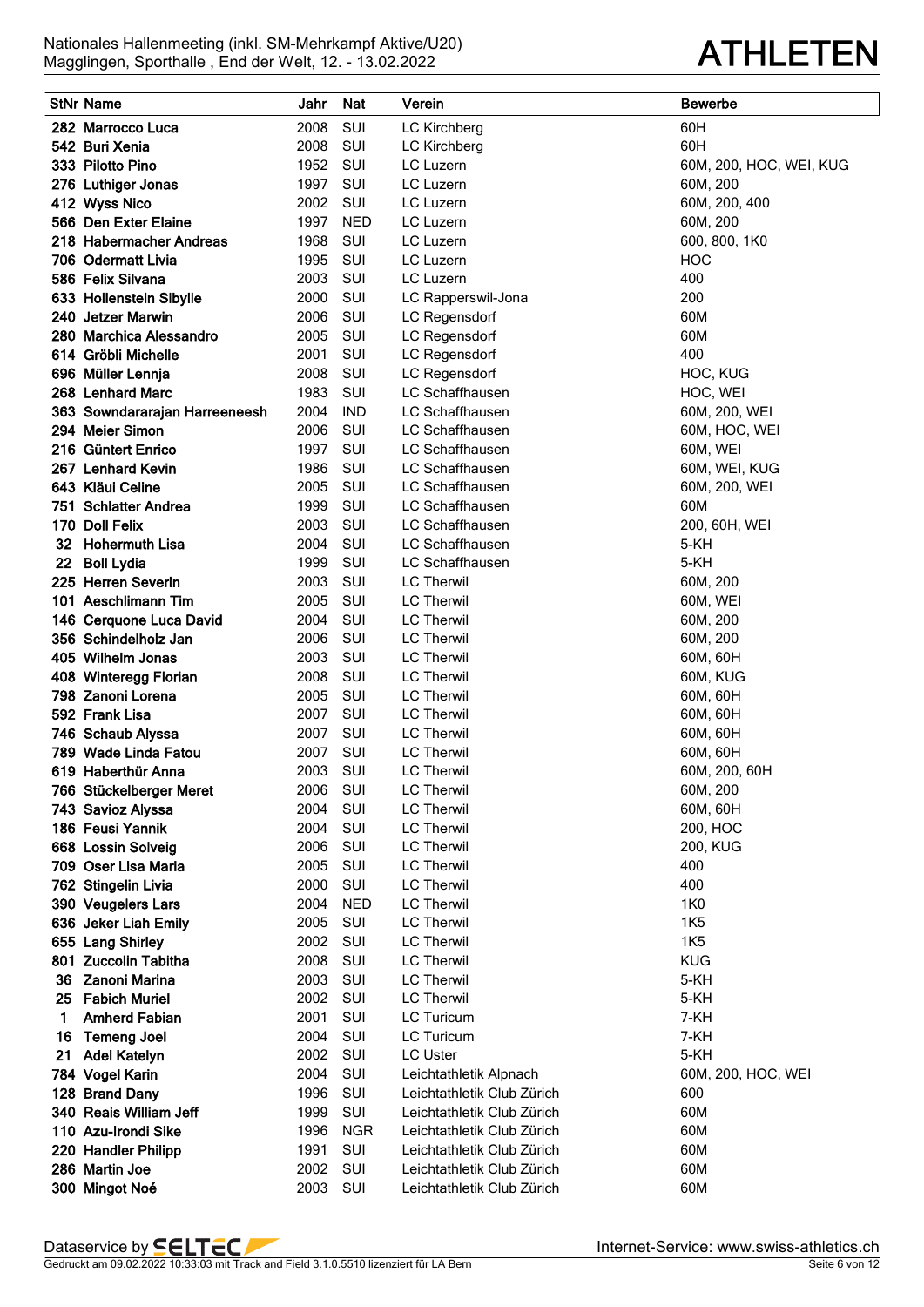

|     | StNr Name                            | Jahr         | <b>Nat</b> | Verein                                             | <b>Bewerbe</b>            |
|-----|--------------------------------------|--------------|------------|----------------------------------------------------|---------------------------|
|     | 123 Blum Cédric                      | 2004         | SUI        | Leichtathletik Club Zürich                         | 60M, 200, 60H, STA, WEI   |
| 611 | <b>Gloor Michelle</b>                | 2000         | SUI        | Leichtathletik Club Zürich                         | 60M                       |
|     | 589 Flattich Kim                     | 1998         | SUI        | Leichtathletik Club Zürich                         | 60M, 60H                  |
|     | 648 Kouni Natacha                    | 2001         | SUI        | Leichtathletik Club Zürich                         | 60M                       |
|     | 212 Graf Simon                       | 2001         | SUI        | Leichtathletik Club Zürich                         | 200                       |
|     | 329 Peter Robin                      | 2003         | SUI        | Leichtathletik Club Zürich                         | 200                       |
|     | 739 Rutschmann Andrea                | 1998         | SUI        | Leichtathletik Club Zürich                         | 200                       |
|     | 413 Yirga Nahom                      | 2001         | SUI        | Leichtathletik Club Zürich                         | 400                       |
|     | 330 Petrucciani Ricky                | 2000         | SUI        | Leichtathletik Club Zürich                         | 400                       |
|     | 321 Pelizza Ivan                     | 2000         | SUI        | Leichtathletik Club Zürich                         | 400                       |
|     | 660 Lemmens Silke                    | 1999         | SUI        | Leichtathletik Club Zürich                         | 400                       |
|     | 791 Wernli Lena                      | 2001         | SUI        | Leichtathletik Club Zürich                         | 400                       |
|     | 756 Serksniené Agne                  | 1988         | LTU        | Leichtathletik Club Zürich                         | 400                       |
|     | 755 Senn Giulia                      | 2001         | SUI        | Leichtathletik Club Zürich                         | 400                       |
|     | 605 Giger Yasmin                     | 1999         | SUI        | Leichtathletik Club Zürich                         | 400                       |
|     | 234 Jäger Sydney                     | 2001         | SUI        | Leichtathletik Club Zürich                         | 600                       |
|     | 302 Moggi Filippo                    | 1999         | SUI        | Leichtathletik Club Zürich                         | 600                       |
|     | 652 Kuss Viviane                     | 1999         | SUI        | Leichtathletik Club Zürich                         | 600                       |
|     | 780 Triaca Sanna                     | 2007         | SUI        | Leichtathletik Club Zürich                         | 600                       |
|     | 397 Weber Philipp                    | 1976         | SUI        | Leichtathletik Club Zürich                         | 800                       |
|     | 115 Baumgartner Elias                | 2005         | SUI        | Leichtathletik Club Zürich                         | 800                       |
|     | 369 Strozinsky Bruno                 | 2005         | SUI        | Leichtathletik Club Zürich                         | 800                       |
|     | 385 Triaca Elia                      | 2005         | SUI        | Leichtathletik Club Zürich                         | 800                       |
|     | 155 Dardel Jonas                     | 2001         | SUI        | Leichtathletik Club Zürich                         | 1K5                       |
|     | 694 Moser Angelica                   | 1997         | SUI        | Leichtathletik Club Zürich                         | <b>STA</b>                |
|     | 204 Gföhler Benjamin                 | 1994         | SUI        | Leichtathletik Club Zürich                         | WEI                       |
|     | 560 Danelli Alessia                  | 2000         | SUI        | Leichtathletik Club Zürich                         | WEI                       |
|     | 664 Leuthard Barbara                 | 1981         | SUI        | Leichtathletik Club Zürich                         | <b>DRE</b>                |
|     | 157 Dauti Migjen                     | 2002         | SUI        | Leichtathletik Club Zürich                         | 400                       |
|     | 428 Coroller Victor                  | 1997         | <b>FRA</b> | Leichtathletik Club Zürich                         | 400                       |
|     | 430 Fuchs Markus                     | 1995         | <b>AUT</b> | Leichtathletik Club Zürich                         | 60M                       |
|     | 579 Ettlin Nadia                     | 2004         | SUI        | Leichtathletik Kerns                               | 200, KUG                  |
| 261 | Krummenacher Leon                    | 2006         | SUI        | Leichtathletik Kerns                               | <b>STA</b>                |
| 27  | Röthlin Sandra                       | 1999         | SUI        | Leichtathletik Kerns                               | 5-KH                      |
|     | 702 Niederberger Selina              | 2008         | SUI        | Leichtathletik-Club Dübendorf                      | <b>KUG</b>                |
|     | 809 Schmid Desirée                   | 2007         | SUI        | Leichtathletik-Club Dübendorf                      | <b>STA</b>                |
|     | 379 Thommen Elijah                   | 2005         | SUI        | LG Oberbaselbiet / BTV Sissach                     | 60M, 200, WEI             |
|     | 526 Beugger Julia                    | 1993         | SUI        | LG Oberbaselbiet / BTV Sissach                     | 60M                       |
| 671 | Maggi Lorena                         | 1994         | SUI        | LG Oberbaselbiet / BTV Sissach                     | 60M                       |
|     | 577 Emmenegger Alina                 | 2007         | SUI        | LG Oberbaselbiet / BTV Sissach                     | 60H, WEI                  |
|     | 747 Schaub Carmen                    | 2005         | SUI        | LG Oberbaselbiet / BTV Sissach                     | 60H, WEI                  |
|     | 682 Metting van Rijn Naomi           | 1994         | SUI        | LGKE Küsnacht-Erlenbach                            | 60M, 600                  |
|     | 649 Kübler Marie-Sophie              | 1999         | SUI        | LGKE Küsnacht-Erlenbach                            | 60M, WEI                  |
|     | 594 Fuchs Livia                      | 2005<br>2005 | SUI<br>SUI | LGKE Küsnacht-Erlenbach<br>LGKE Küsnacht-Erlenbach | 200, 60H, WEI<br>60H, HOC |
|     | 639 Kapp Stella<br>695 Müller Andrea | 1996         | SUI        | LGKE Küsnacht-Erlenbach                            | HOC, WEI                  |
|     | 697 Müller Marina                    | 1993         | SUI        | LGKE Küsnacht-Erlenbach                            | <b>DRE</b>                |
|     | 33 Huber Anna                        | 2004         | SUI        | LGKE Küsnacht-Erlenbach                            | 5-KH                      |
|     | 214 Grossniklaus Christopher         | 2002         | SUI        | LK Zug                                             | 60M                       |
|     | 593 Frey Géraldine                   | 1997         | SUI        | LK Zug                                             | 60M                       |
|     | 690 Mock Ronja                       | 1999         | SUI        | <b>LR TV Appenzell</b>                             | 200, 400                  |
|     | 618 Haas Leandra                     | 2004         | SUI        | LR TV Appenzell                                    | 600, 1K0                  |
|     | 672 Mangili Elena                    | 2008         | SUI        | LV Albis                                           | 60M, HOC                  |
|     | 201 Gass Mischa                      | 1996         | SUI        | LV FrenkeFortuna                                   | 60M, 400                  |
| 8   | <b>Steinmann Matthias</b>            | 1992         | SUI        | LV FrenkeFortuna                                   | 7-KH                      |
|     | 331 Pfrommer Nicolas                 | 2001         | SUI        | LV Fricktal                                        | 60M, STA                  |
|     | 631 Hoenke Fabienne                  | 2004         | SUI        | LV Fricktal                                        | 60M, 200                  |
|     |                                      |              |            |                                                    |                           |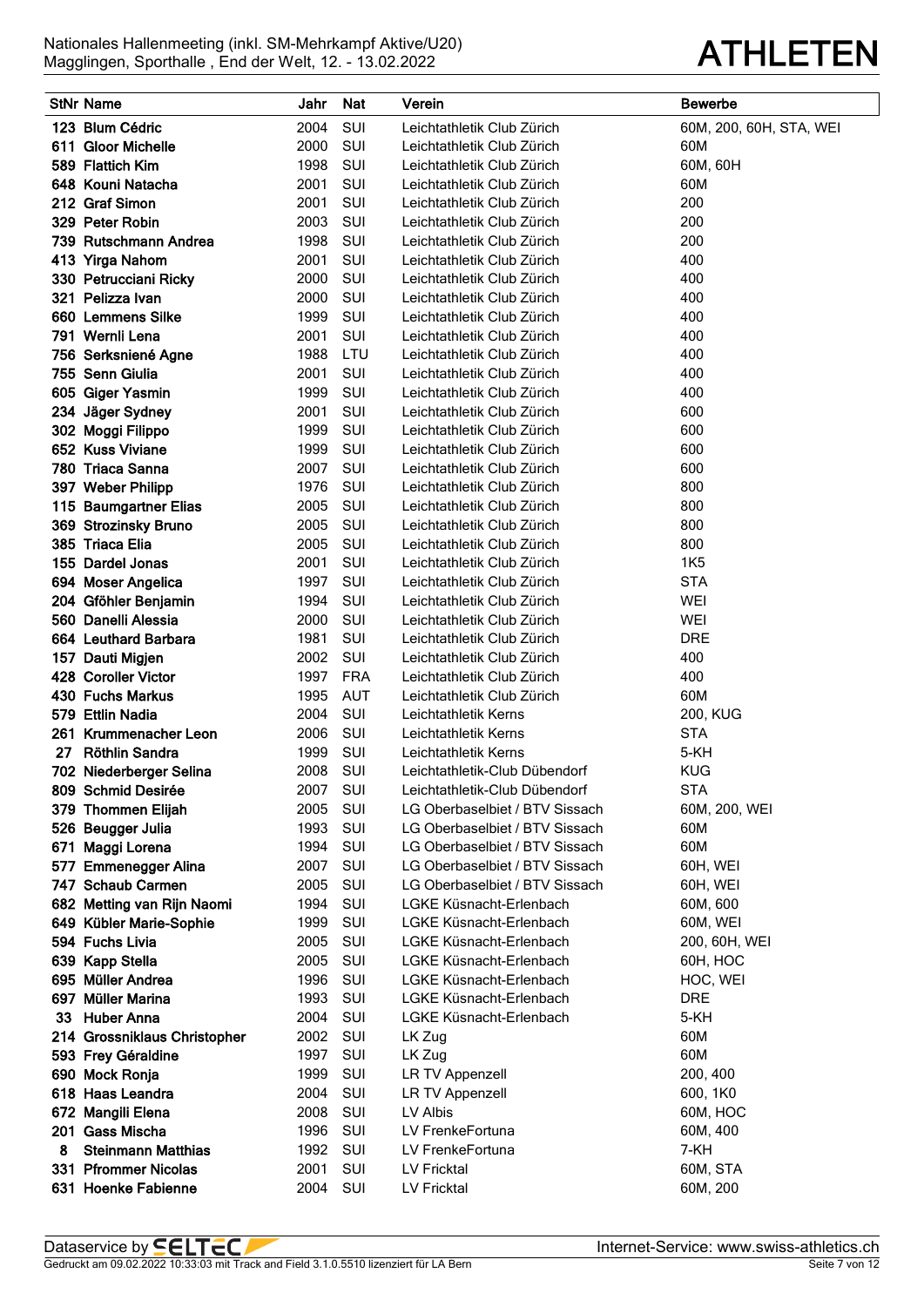| Nationales Hallenmeeting (inkl. SM-Mehrkampf Aktive/U20) |
|----------------------------------------------------------|
| Magglingen, Sporthalle, End der Welt, 12. - 13.02.2022   |

# Magglingen, Sporthalle , End der Welt, 12. - 13.02.2022 **ATHLETEN**

|    | <b>StNr Name</b>             | Jahr | Nat               | Verein                  | <b>Bewerbe</b>     |
|----|------------------------------|------|-------------------|-------------------------|--------------------|
|    | 580 Ettlin Sina              | 2003 | SUI               | LV Fricktal             | 60M, STA           |
|    | 406 Winter Sandro            | 2000 | SUI               | <b>LV Fricktal</b>      | <b>STA</b>         |
|    | 543 Burkhard Romy            | 2004 | SUI               | LV Fricktal             | <b>STA</b>         |
|    | 169 Döbeli Simon             | 1996 | SUI               | LV Fricktal             |                    |
|    | 613 Graber-Bolliger Adelheid | 1943 | SUI               | LV Huttwil              | <b>KUG</b>         |
|    | 167 Disilvestro Lorenzo      | 2004 | SUI               | LV Huttwil              | 400, 800           |
|    | 663 Leuenberger Fiona        | 2006 | SUI               | LV Huttwil              | 600, WEI, KUG      |
|    | 680 May Mara-Maria           | 2007 | SUI               | LV Huttwil              | 600                |
|    | 158 De Bastiani Roberto      | 1962 | <b>ITA</b>        | LV Langenthal           | 60M                |
|    | 181 Faga Francesco           | 2002 | SUI               | LV Langenthal           | 60M                |
|    | 657 Ledermann Amélie         | 2007 | SUI               | LV Langenthal           | 60M, STA           |
|    | 745 Schär Alicia             | 2003 | <b>SUI</b>        | LV Langenthal           | 1K <sub>0</sub>    |
|    | 349 Rutschmann Micha         | 2000 | SUI               | LV Langenthal           | 60H                |
|    | 398 Widiez Nico              | 2005 | <b>SUI</b>        | LV Langenthal           | HOC, STA           |
|    | 765 Stuber Nicole            | 2008 | <b>SUI</b>        | LV Langenthal           | <b>HOC</b>         |
|    | 687 Minder Melanie           | 2001 | <b>SUI</b>        | LV Langenthal           | <b>DRE</b>         |
|    | 106 Anderegg David           | 2003 | SUI               | LV Langenthal           |                    |
|    | 117 Beer Lukas               | 2002 | SUI               | LV Thun                 | 60M, STA           |
|    | 275 Luginbühl Fabio          | 1998 | SUI               | LV Thun                 | 60M, WEI           |
|    | 213 Gross Noah               | 2003 | SUI               | LV Thun                 | 60M, WEI           |
|    | 642 Kipfer Elisa             | 2006 | SUI               | LV Thun                 | 60M                |
|    | 732 Ris Annik                | 2004 | SUI               | LV Thun                 | 60M                |
|    | 650 Küffer Shawna            | 1999 | SUI               | LV Thun                 | 60M                |
|    | 541 Bürgi Céline             | 1999 | SUI               | LV Thun                 | 60M                |
|    | 752 Schwab Tatjana           | 2000 | SUI               | LV Thun                 | 60M                |
|    | 370 Stübing Elija            | 2003 | SUI               | LV Thun                 | 200                |
|    | 736 Rosenbach Hannah         | 1992 | <b>GER</b>        | LV Thun                 | 200                |
|    | 222 Heinzmann Timo           | 2004 | SUI               | LV Thun                 | 400                |
|    | 315 Oester Robin             | 1999 | <b>SUI</b>        | LV Thun                 | 400                |
|    | 353 Santos Guilherme         | 1996 | <b>POR</b>        | LV Thun                 | 800                |
|    | 505 Allou Amira              | 2003 | <b>SUI</b>        | LV Thun                 | 60H                |
|    | 504 Allegrezza Giulia        | 2006 | SUI               | LV Thun                 | 60H                |
|    | 177 Eichenberger Felix       | 2001 | SUI               | LV Thun                 | <b>STA</b>         |
|    | 622 Hänni Celina             | 2004 | SUI               | LV Thun                 | <b>STA</b>         |
|    | 659 Lehmann Lynn             | 2006 | SUI               | LV Thun                 | <b>WEI</b>         |
| 31 | <b>Bichsel Linda</b>         | 2004 | SUI               | LV Thun                 | 5-KH               |
|    | 395 Vonlaufen Walter         | 1960 | SUI               | LV Wettingen-Baden      | 60M, HOC, WEI, KUG |
|    | 292 Meier Albert             | 1953 | SUI               | LV Wettingen-Baden      | 60M, HOC, WEI, KUG |
|    | 415 Zulauf Stephan           | 1959 | SUI               | LV Wettingen-Baden      | 200                |
|    | 708 Oldani Loa               | 2006 | SUI               | LV Wettingen-Baden      | 60H                |
|    | 627 Hercigonja Bianca        | 2002 | SUI               | LV Winterthur           | 60M, STA, WEI      |
|    | 767 Studer Lelia             | 2005 | SUI               | LV Winterthur           | 60H                |
|    | 418 Zupeuc Daniel            | 1994 | <b>CHI</b>        | LV Winterthur           | <b>STA</b>         |
|    | 360 Schütz Patrick           | 1983 | SUI               | <b>LV Winterthur</b>    | <b>STA</b>         |
|    | 262 Kübler Adrian            | 1997 | SUI               | LV Winterthur           | <b>STA</b>         |
|    | 163 Devantay Charles         | 1998 | SUI               | SA Bulle                | 60M, 200           |
|    | 506 Ambrosini Coralie        | 1997 | SUI               | SA Bulle                | 60M, 200           |
|    | 224 Henrotin Max             | 2002 | BEL               | SA Bulle                | 600, 800           |
|    | 189 Fleury Silvio            | 1971 | SUI               | SA Bulle                | <b>KUG</b>         |
|    | 686 Miessan Wonal Diane      | 2004 | ATF               | <b>SATUS Biel-Stadt</b> | 60M, WEI           |
|    | 601 Gaudy Ladina             | 1997 | SUI               | <b>SATUS Biel-Stadt</b> | 60M                |
|    | 692 Mollard Chloé            | 2003 | SUI               | <b>SATUS Biel-Stadt</b> | 60M, WEI           |
|    | 382 Tirelli Elischa          | 2004 | SUI               | <b>SC Liestal</b>       | 60M                |
|    | 624 Haselbauer Janina        | 2000 | SUI               | <b>SC Liestal</b>       | 800                |
|    | 252 Klausberger Noah         | 2006 | <b>SWE</b><br>SUI | <b>SC Liestal</b>       | 1K0                |
|    | 122 Bläuer Tensae            | 2007 |                   | <b>SC Liestal</b>       | 1K0                |
| 3. | <b>Gaio Finley</b>           | 1999 | SUI               | <b>SC Liestal</b>       | 7-KH               |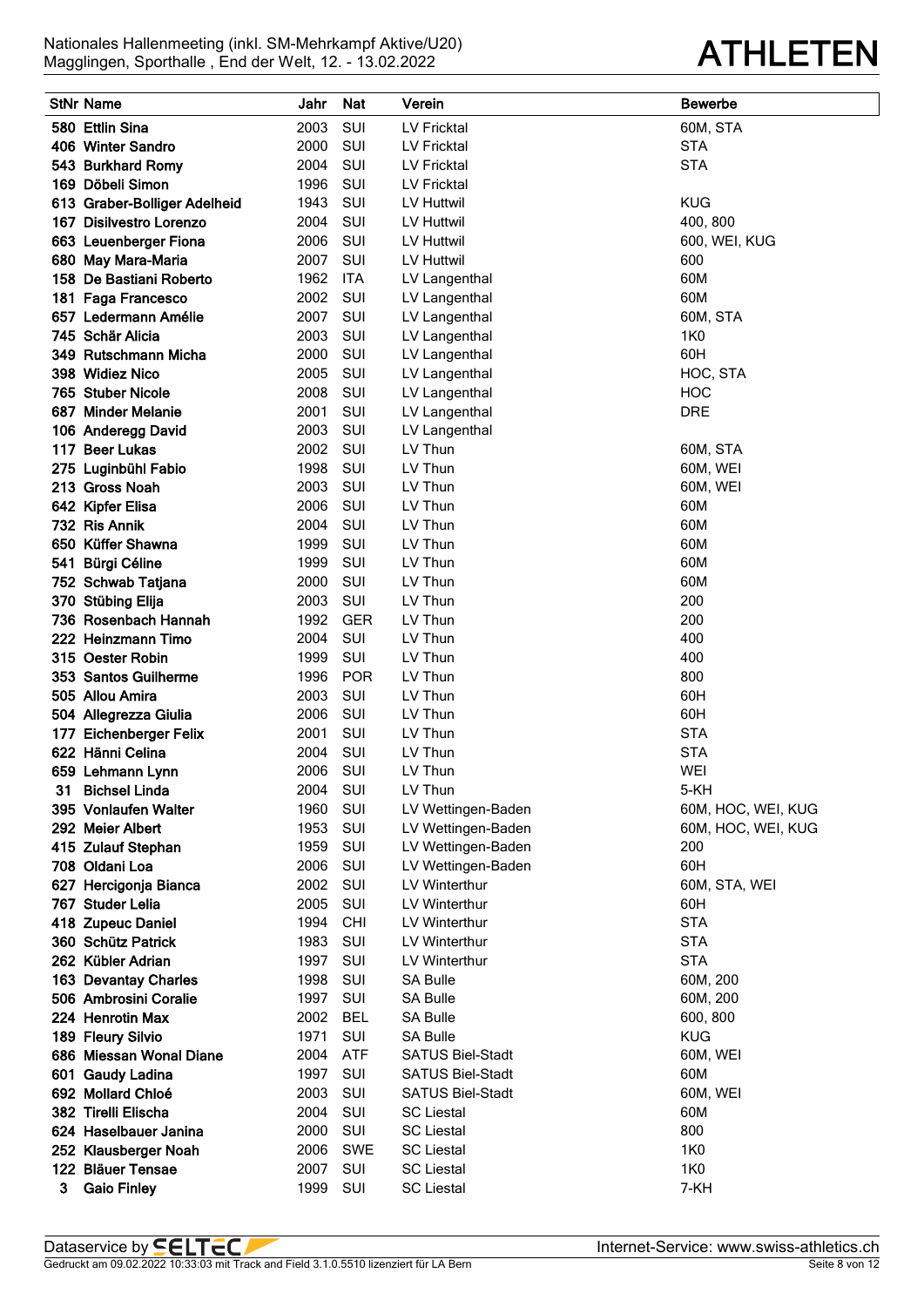

|      | <b>StNr Name</b>              | Jahr | <b>Nat</b> | Verein                               | <b>Bewerbe</b>                         |
|------|-------------------------------|------|------------|--------------------------------------|----------------------------------------|
|      | 388 Vaucher Raynald           | 1977 | SUI        | SEP Olympic La Chaux-de-Fonds        | 60M, HOC                               |
|      | 603 Ghisletta Elisa           | 2005 | SUI        | SEP Olympic La Chaux-de-Fonds        | 60M                                    |
|      | 715 Périat Claire             | 1996 | SUI        | SEP Olympic La Chaux-de-Fonds        | 200                                    |
|      | 144 Cavallin Colin            | 2008 | <b>GER</b> | SEP Olympic La Chaux-de-Fonds        | <b>DRE</b>                             |
|      | 352 Sanna Manuel              | 1991 | SUI        | <b>SFG Chiasso</b>                   | 60M                                    |
|      | 196 Fugazzi Alessandro        | 1969 | ITA        | <b>SFG Chiasso</b>                   | 60M                                    |
|      | 777 Torino-Imberti Laura      | 1980 | SUI        | <b>SFG Chiasso</b>                   | 60M                                    |
|      | 233 Introzzi Tommaso          | 2003 | <b>ITA</b> | <b>SFG Chiasso</b>                   | 600                                    |
|      | 164 Di Nocera Kevin           | 1994 | <b>SUI</b> | SFG Collombey-Muraz                  | 60M                                    |
|      | 799  Zbären Noemi             | 1994 | <b>SUI</b> | SK Langnau                           | 60M, 60H                               |
|      | 770 Tâche Loanne              | 2003 | SUI        | Société de Gymnastique de Saint-Prex | 200, 400                               |
|      | 264 Lacquaniti Andrea         | 1980 | <b>SUI</b> | Stade Genève                         | 60M, 200                               |
|      | 367 Steiner Romain            | 2004 | <b>SUI</b> | Stade Genève                         | 60M, 200                               |
|      | 389 Vergères Arnaud           | 1995 | <b>SUI</b> | Stade Genève                         | 60M, 200                               |
|      | 305 Mumenthaler Timothé       | 2002 | <b>SUI</b> | Stade Genève                         | 60M                                    |
|      | 375 Tabet Adnan               | 2004 | SUI        | Stade Genève                         | 60M, 200                               |
|      | 400 Widmer Kylian             | 2002 | <b>SUI</b> | Stade Genève                         | 60M, 200                               |
|      | 628 Hermet Laetitia           | 1994 | <b>SUI</b> | Stade Genève                         | 60M, 200                               |
|      | 669 Lussi Joyce               | 2002 | SUI        | Stade Genève                         | 60M, 200                               |
|      | 562 De Pasquale Lara          | 2004 | SUI        | Stade Genève                         | 60M, 200                               |
|      | 238 Jeanmaire Yannick         | 1984 | SUI        | Stade Genève                         | 60M                                    |
|      | 309 Nicole Stan               | 2000 | <b>SUI</b> | Stade Genève                         | 200, 60H                               |
|      | 744 Scerri Candice            | 2002 | <b>FRA</b> | Stade Genève                         | 200                                    |
|      | 760 Soares Juliana            | 2004 | <b>SUI</b> | Stade Genève                         | <b>DRE</b>                             |
|      | 288 Masungi Sasha             | 2003 | <b>SUI</b> | Stade Genève                         | <b>KUG</b>                             |
|      | 421 Cordero Hannibal          | 2001 | <b>DOM</b> | Stade Genève                         | 60M, 200                               |
|      | 339 Rayroud Sylvain           | 1991 | SUI        | Stade Lausanne Athlétisme            | 60M, 400                               |
|      | 209 Göransson Bastien         | 1997 | <b>FRA</b> | Stade Lausanne Athlétisme            | 60M, 400                               |
|      | 265 Lagrange Pierre-Adrien    | 1985 | <b>FRA</b> | Stade Lausanne Athlétisme            | 60M, 60H, HOC, WEI, DRE,<br><b>KUG</b> |
|      | 572 Dumas Aline               | 1999 | <b>SUI</b> | Stade Lausanne Athlétisme            | 60M, 200                               |
|      | 564 Deegbe Sedina             | 2002 | <b>SUI</b> | Stade Lausanne Athlétisme            | 60M                                    |
|      | 384 Toegel Christfried        | 1953 | <b>GER</b> | Stade Lausanne Athlétisme            | 60M                                    |
|      | 392 von Hinten Manuel         | 1987 | <b>GER</b> | Stade Lausanne Athlétisme            | 60M, 400                               |
|      | 180 Evard Timothée            | 2005 | SUI        | Stade Lausanne Athlétisme            | 200, 600                               |
|      | 104 Amiot Victor              | 1997 | <b>FRA</b> | Stade Lausanne Athlétisme            | 800                                    |
|      | 326 Pertuiset Chapuis Eloi    | 2005 | <b>FRA</b> | Stade Lausanne Athlétisme            | 1K0                                    |
|      | 725 Rapp Noémie               | 2004 | SUI        | Stade Lausanne Athlétisme            | 1K0                                    |
| 291  | <b>McIntyre Paul</b>          | 2000 | SUI        | Stade Lausanne Athlétisme            | 1K <sub>5</sub>                        |
| 774. | Thöni Elena                   | 2004 | SUI        | Stade Lausanne Athlétisme            | <b>HOC</b>                             |
|      | 758 Simasotchi Kaya           | 2004 | SUI        | Stade Lausanne Athlétisme            |                                        |
| 15   | Martinez-Aldama Gaspar        | 2003 | <b>SUI</b> | Stade Lausanne Athlétisme            | 7-KH                                   |
|      | 574 Dutruy Juliette           | 2003 | SUI        | Stade Lausanne Athlétisme            | 600                                    |
|      | 549 Caroff Sharlène           | 2003 | <b>FRA</b> | Stade Lausanne Athlétisme            | <b>HOC</b>                             |
|      | 606 Gilliéron Lucie           | 2002 | <b>SUI</b> | Stade Lausanne Athlétisme            | <b>STA</b>                             |
|      | 419 Zwygart Greg              | 1984 | SUI        | <b>STB Leichtathletik</b>            | 60M, 200                               |
|      | 179 Etter Tim                 | 2004 | SUI        | <b>STB Leichtathletik</b>            | 60M, WEI                               |
|      | 244 Kastrati Endrit           | 1999 | SUI        | <b>STB Leichtathletik</b>            | 60M, 200                               |
|      | 279 Mannancheril Vivek Mathew | 2003 | <b>AUT</b> | <b>STB Leichtathletik</b>            | 60M                                    |
|      | 228 Hofer Tobias              | 1986 | SUI        | <b>STB Leichtathletik</b>            | 60M, 200                               |
|      | 175 Eberhard Tobias           | 2003 | SUI        | <b>STB Leichtathletik</b>            | 60M, 400, 60H                          |
|      | 269 Leone Gianmaria           | 1995 | SUI        | <b>STB Leichtathletik</b>            | 60M                                    |
|      | 402 Wiederkehr Jonathan       | 2006 | <b>SUI</b> | <b>STB Leichtathletik</b>            | 60M, HOC                               |
|      | 409 Witschi Michael           | 2002 | SUI        | <b>STB Leichtathletik</b>            | 60M                                    |
|      | 162 Derungs Gino              | 2000 | SUI        | <b>STB Leichtathletik</b>            | 60M                                    |
|      | 404 Wild Damian               | 2000 | SUI        | <b>STB Leichtathletik</b>            | 60M, WEI                               |
|      | 298 Meyer Sascha              | 2005 | SUI        | <b>STB Leichtathletik</b>            | 60M, 60H                               |
| 527  | <b>Beyeler Regina</b>         | 1993 | SUI        | <b>STB Leichtathletik</b>            | 60M, 200                               |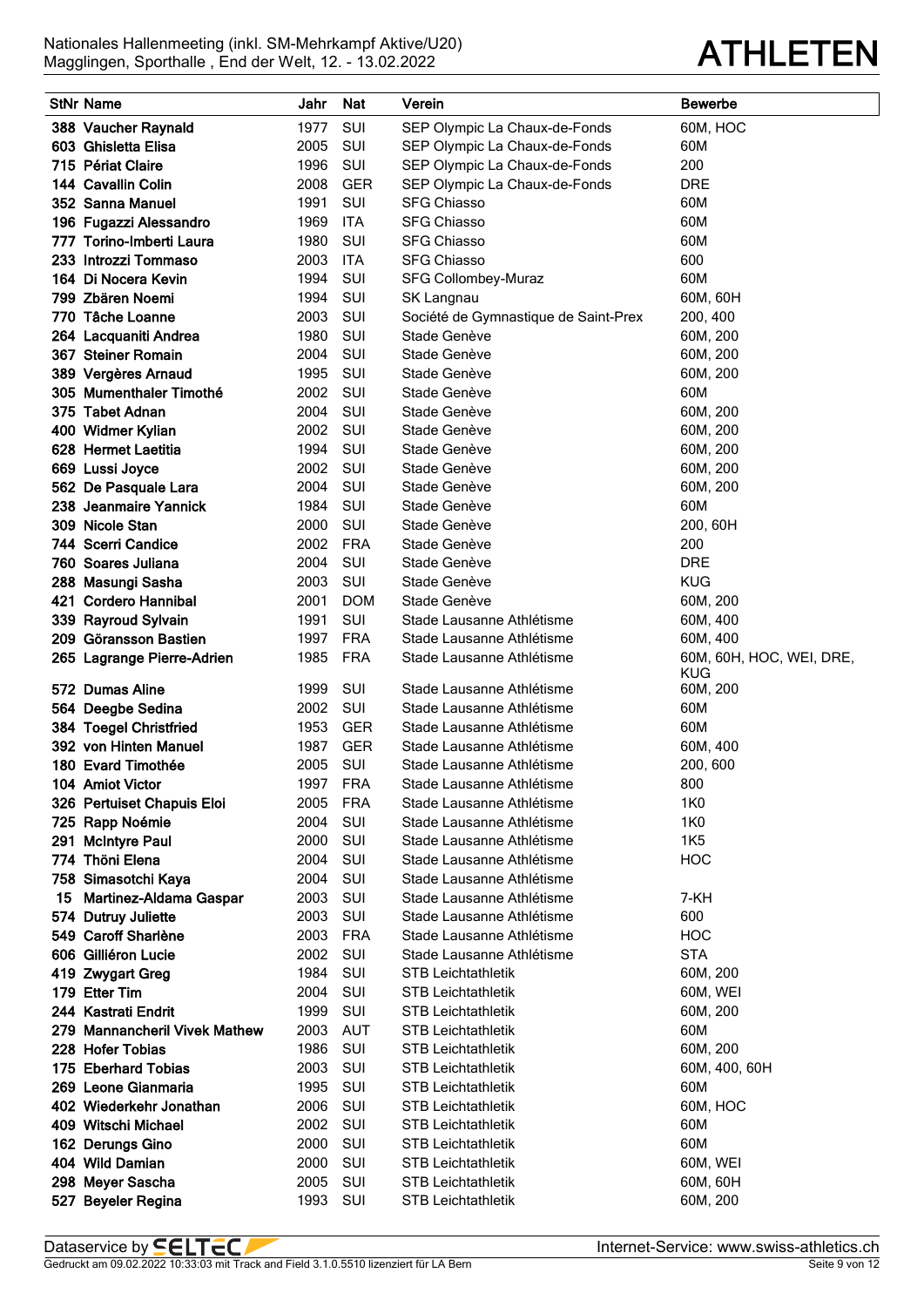|           | <b>StNr Name</b>                              | Jahr         | <b>Nat</b>               | Verein                                             | <b>Bewerbe</b>           |
|-----------|-----------------------------------------------|--------------|--------------------------|----------------------------------------------------|--------------------------|
|           | 585 Felber Lina Sophie                        | 2004         | SUI                      | <b>STB Leichtathletik</b>                          | 60M                      |
|           | 673 Manyanga Keren                            | 2005         | SUI                      | <b>STB Leichtathletik</b>                          | 60M                      |
|           | 573 Dürig Ayleen                              | 2006         | SUI                      | <b>STB Leichtathletik</b>                          | 60M                      |
|           | 365 Städeli Flavio                            | 2004         | SUI                      | <b>STB Leichtathletik</b>                          | 200                      |
|           | 200 Galli Eric                                | 1990         | <b>SUI</b>               | <b>STB Leichtathletik</b>                          | 200, 400                 |
|           | 610 Gloor Aline                               | 1998         | SUI                      | <b>STB Leichtathletik</b>                          | 200, 400                 |
|           | 502 Aeschbacher Oksana                        | 1998         | <b>SUI</b>               | <b>STB Leichtathletik</b>                          | 200, 400                 |
|           | 223 Heller Jan                                | 1997         | <b>SUI</b>               | STB Leichtathletik                                 | 400                      |
|           | 705 Nri Florence                              | 2000         | <b>SUI</b>               | <b>STB Leichtathletik</b>                          | 400                      |
|           | 206 Gilg Nicola                               | 1999         | SUI                      | <b>STB Leichtathletik</b>                          | 1K0                      |
|           | 411 Wyss Maxim                                | 2002         | <b>SUI</b>               | <b>STB Leichtathletik</b>                          | <b>1K5</b>               |
|           | 638 Kambundji Ditaji                          | 2002         | SUI                      | <b>STB Leichtathletik</b>                          | 60H                      |
|           | 734 Rogai Viviana                             | 1996         | SUI                      | <b>STB Leichtathletik</b>                          | <b>STA</b>               |
|           | 403 Wieland Stefan                            | 1998         | <b>SUI</b>               | STB Leichtathletik                                 | <b>KUG</b>               |
|           | 297 Meyer Lars                                | 1999<br>1997 | <b>SUI</b><br><b>SUI</b> | STB Leichtathletik<br><b>STB Leichtathletik</b>    | <b>KUG</b><br><b>KUG</b> |
| 231<br>28 | <b>Hunger Ramon</b><br><b>Wild Carla</b>      | 1998         | <b>SUI</b>               | <b>STB Leichtathletik</b>                          | 5-KH                     |
| 7         | <b>Staub Samuel</b>                           | 2000         | SUI                      | <b>STB Leichtathletik</b>                          | 7-KH                     |
|           | 414 Zuberbühler Michael                       | 1999         | SUI                      | <b>STB Leichtathletik</b>                          |                          |
|           | 194 Frei Ramon                                | 2004         | <b>SUI</b>               | STV Balgach                                        | 60M, WEI                 |
|           | 550 Castrini Sveva                            | 2003         | <b>SUI</b>               | <b>STV Bettlach</b>                                | 60M, 200, 60H            |
|           | 582 Fahrni Chantal                            | 2000         | <b>SUI</b>               | <b>STV Bettlach</b>                                | <b>KUG</b>               |
|           | 769 Sutter Vanessa                            | 2003         | <b>SUI</b>               | <b>STV Eschenbach SG</b>                           | 200                      |
|           | 255 Kobelt Fabio                              | 2003         | <b>SUI</b>               | <b>STV Kriessern</b>                               | 60M, 60H                 |
|           | 512 Auf der Maur Jessica                      | 2005         | <b>SUI</b>               | STV Küssnacht                                      | HOC, STA, WEI            |
|           | 757 Sidler Sina                               | 2007         | <b>SUI</b>               | STV Küssnacht                                      | STA, KUG                 |
|           | 274 Löhrer Daniel                             | 1998         | <b>SUI</b>               | <b>STV Oberriet-Eichenwies</b>                     | 60M, 200                 |
|           | 131 Breitenmoser Dario                        | 1999         | <b>SUI</b>               | <b>STV Oberriet-Eichenwies</b>                     | 200                      |
|           | 590 Flattich Lia                              | 2000         | <b>SUI</b>               | STV Pfäffikon-Freienbach                           | 200                      |
|           | 114 Bättig Tobias                             | 2002         | <b>SUI</b>               | STV Pfäffikon-Freienbach                           | HOC, WEI                 |
|           | 358 Schöpfer Jonas                            | 1996         | <b>SUI</b>               | <b>STV Sempach</b>                                 | 1K0                      |
|           | 199 Furrer Robin                              | 2007         | SUI                      | <b>STV Welschenrohr</b>                            | <b>KUG</b>               |
|           | 230 Huber Raphael                             | 1996         | SUI                      | <b>STV Willisau</b>                                | 60M, WEI                 |
|           | 753 Schwarzentruber Céline<br>124 Bohner Eric | 1998         | SUI                      | <b>STV Willisau</b>                                | 60M                      |
|           | 328 Pesonen Jyri                              | 1955<br>1963 | SUI<br>SUI               | swiss masters athletics<br>swiss masters athletics | <b>KUG</b><br>60M        |
|           | 372 Sulzbacher Günther                        | 1958         | <b>AUT</b>               | swiss masters athletics                            | <b>WEI</b>               |
|           | 554 Chillier Christiane                       | 1947         | <b>SUI</b>               | swiss masters athletics                            | <b>KUG</b>               |
|           | 555 Chillier Christiane                       | 1947         | <b>SUI</b>               | swiss masters athletics                            | <b>KUG</b>               |
|           | 283 Marti Mickael                             | 2004         | <b>SUI</b>               | <b>TIP-TOP Swiss Polysport</b>                     | <b>1K5</b>               |
|           | 307 Naki David                                | 2002         | SUI                      | TSV Düdingen                                       | 60M, 200                 |
|           | 243 Kaeser Silvan                             | 2004         | <b>SUI</b>               | TSV Düdingen                                       | 60M, 200, 400            |
|           | 417 Zumwald Noé                               | 2004         | <b>SUI</b>               | TSV Düdingen                                       | 400                      |
|           | 420 Bida Natan                                | 2006         | <b>FRA</b>               | TSV Düdingen                                       | 60M, 200                 |
|           | 804 Bischofberger Coline                      | 2003         | <b>SUI</b>               | TSV Düdingen                                       | 60M                      |
|           | 805 Bischofberger Marie                       | 2006         | SUI                      | TSV Düdingen                                       | 200                      |
|           | 425 Stampfli Noel Janic                       | 2006         | <b>SUI</b>               | TSV Düdingen                                       | 60M                      |
|           | 539 Bruhin Shoelle                            | 1999         | SUI                      | <b>TSV Galgenen</b>                                | 60M, 200, 600            |
|           | 754 Schwyter Alessia                          | 2005         | SUI                      | <b>TSV Galgenen</b>                                | HOC                      |
| 12        | <b>Küchler Fabio</b>                          | 2004         | SUI                      | <b>TSV Rothenburg athletics</b>                    | 7-KH                     |
|           | 625 Häuselmann Jolanda                        | 2004         | <b>SUI</b>               | Turn- und Sportverein Wangen an der Aare           | 60M, KUG                 |
|           | 250 Kissling Ramon                            | 2006         | <b>SUI</b>               | <b>TV Brunnen</b><br><b>TV Brunnen</b>             | 60M, STA                 |
| 34        | 393 Vonäsch Andrin<br>Tonazzi Livia           | 2005<br>2004 | <b>SUI</b><br><b>SUI</b> | <b>TV Brunnen</b>                                  | <b>STA</b><br>5-KH       |
| 5         | <b>Kissling Fabio</b>                         | 2002         | <b>SUI</b>               | <b>TV Brunnen</b>                                  | 7-KH                     |
| 13        | <b>Mäsing Lars</b>                            | 2003         | SUI                      | <b>TV Brunnen</b>                                  | 7-KH                     |
|           | 786 von Flüe Fiona                            | 2008         | SUI                      | TV Cham 1884                                       | <b>1K5</b>               |
|           |                                               |              |                          |                                                    |                          |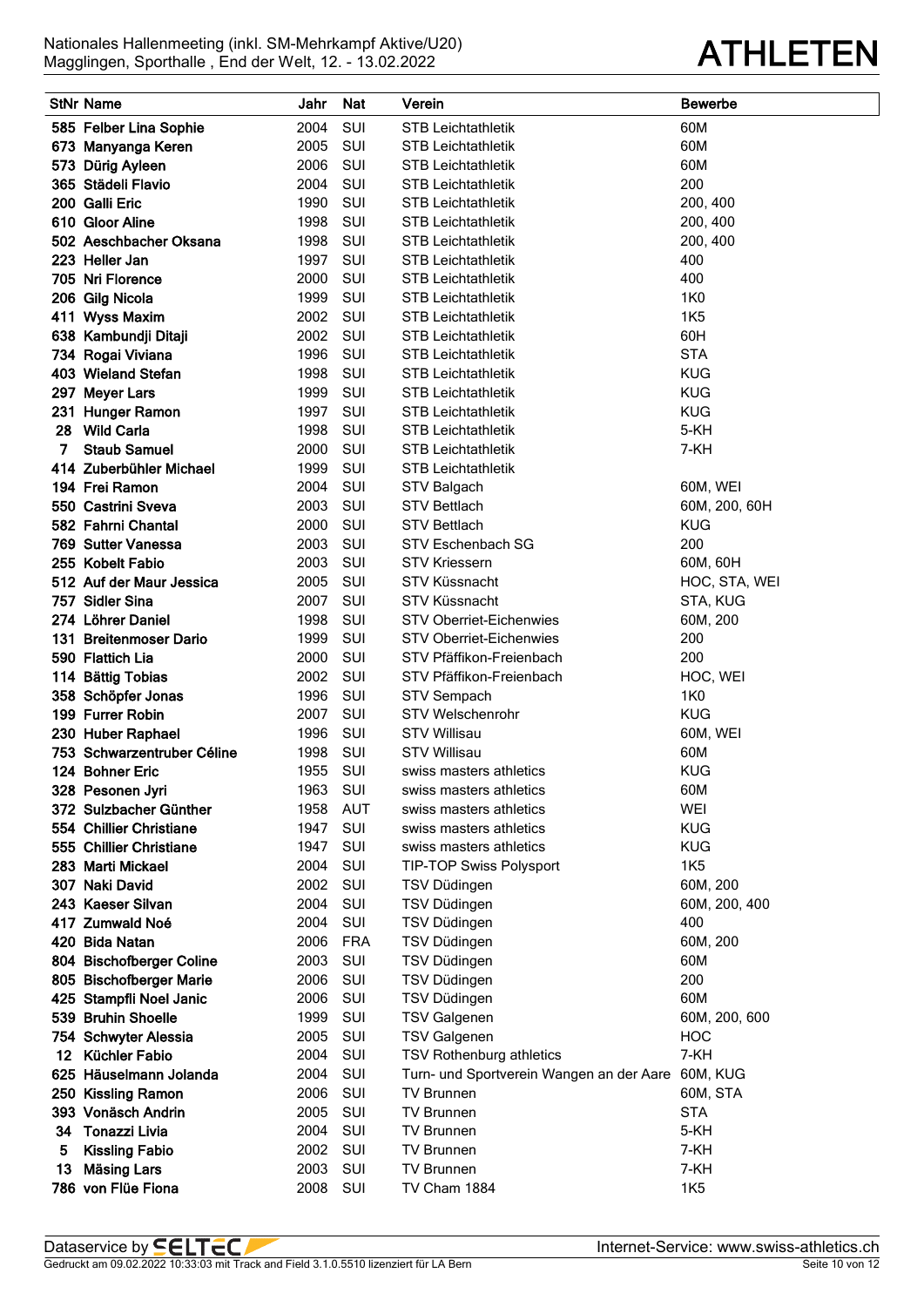|     | <b>StNr Name</b>                        | Jahr         | <b>Nat</b>        | Verein                                                     | <b>Bewerbe</b>     |
|-----|-----------------------------------------|--------------|-------------------|------------------------------------------------------------|--------------------|
|     | 666 Lisser Lorena                       | 2007         | <b>SUI</b>        | <b>TV Grenchen</b>                                         | 60M, 60H, HOC      |
|     | 630 Heusser Lenja                       | 2004         | SUI               | <b>TV Grenchen</b>                                         | <b>KUG</b>         |
|     | 296 Mettler Fabrice                     | 2001         | <b>SUI</b>        | <b>TV Herisau</b>                                          | 600                |
|     | 683 Mettler Nina                        | 2003         | SUI               | <b>TV Herisau</b>                                          | 600                |
|     | 118 Bellasi Luca                        | 2001         | SUI               | TV Herzogenbuchsee                                         | 60M, 60H, WEI      |
|     | 366 Steffen Silvan                      | 2005         | SUI               | TV Herzogenbuchsee                                         | 60M, 200           |
|     | 785 von Arx Janine                      | 2000         | SUI               | TV Herzogenbuchsee                                         | 60M, WEI           |
|     | <b>749 Schindler Stefanie</b>           | 1999         | SUI               | TV Herzogenbuchsee                                         | 60M, WEI           |
|     | 513 Bachmann Noelle                     | 2007         | SUI               | TV Konolfingen Athletics                                   | 200                |
|     | 190 Flück Luca                          | 1996         | SUI               | TV Länggasse Bern                                          | 60M, 200           |
|     | 284 Marti Til<br>245 Kaufmann Dario     | 2005         | SUI               | TV Länggasse Bern                                          | 60M<br>60M         |
|     | 355 Schibler Yessic                     | 1998<br>2006 | SUI<br>SUI        | TV Länggasse Bern                                          | 60M, 200, WEI      |
|     | 227 Hofer Marc                          | 2005         | SUI               | TV Länggasse Bern<br>TV Länggasse Bern                     | 60M, 200           |
|     | 661 Lerf Seraina                        | 2002         | SUI               | TV Länggasse Bern                                          | 60M, 200           |
|     | 545 Bürki Cylea                         | 2008         | <b>SUI</b>        | TV Länggasse Bern                                          | 60M, 600, 60H      |
| 531 | <b>Binggeli Shania</b>                  | 2006         | SUI               | TV Länggasse Bern                                          | 60M, 200           |
|     | 253 Kleisa Lias                         | 2004         | SUI               | TV Länggasse Bern                                          | 200, DRE           |
|     | 351 Ryser Silvan                        | 2003         | <b>SUI</b>        | TV Länggasse Bern                                          | 200, DRE           |
|     | 570 Dubler Anja                         | 2005         | SUI               | TV Länggasse Bern                                          | 200, 60H           |
|     | 142 Calamai Pietro                      | 1996         | SUI               | TV Länggasse Bern                                          | 1K <sub>0</sub>    |
|     | 336 Ramseier Reto                       | 1993         | SUI               | TV Länggasse Bern                                          | 1K <sub>0</sub>    |
|     | 616 Guignard Valérie                    | 2004         | SUI               | TV Länggasse Bern                                          | 60H                |
|     | 540 Bühler Lenia                        | 2005         | SUI               | TV Länggasse Bern                                          | 60H, STA           |
|     | 609 Glauser Noelle                      | 2002         | <b>SUI</b>        | TV Länggasse Bern                                          | <b>STA</b>         |
|     | 737 Rotter Anna                         | 2002         | <b>SUI</b>        | TV Länggasse Bern                                          | WEI                |
|     | 644 Köchli Océane                       | 2003         | <b>SUI</b>        | TV Länggasse Bern                                          | <b>DRE</b>         |
|     | 371 Stuker Moritz                       | 2002         | SUI               | TV Länggasse Bern                                          | 200                |
|     | 693 Mory Nadine                         | 2006         | SUI               | <b>TV Muttenz athletics</b>                                | 60M                |
|     | 645 Konkoly Alice                       | 2008         | SUI               | <b>TV Muttenz athletics</b>                                | 60M                |
|     | 528 Biancavilla Safija Nora             | 2008<br>2007 | <b>SUI</b><br>SUI | <b>TV Muttenz athletics</b><br><b>TV Muttenz athletics</b> | 60M<br>200         |
|     | 581 Eugster Lara<br>735 Roos Romina     | 2009         | <b>SUI</b>        | TV Muttenz athletics                                       | 1K <sub>0</sub>    |
|     | 334 Pin Wanheab                         | 1985         | SUI               | <b>TV NS Winterthur</b>                                    | 60M, 200           |
|     | 575 Eha Patrizia                        | 1993         | <b>SUI</b>        | <b>TV Riehen</b>                                           | 60H, WEI           |
|     | 742 Sankieme Norina                     | 2002         | SUI               | <b>TV Riehen</b>                                           | <b>DRE</b>         |
|     | 24 Kämpf Aline                          | 2000         | SUI               | <b>TV Riehen</b>                                           | 5-KH               |
|     | 108 Anklin Patrick                      | 2003         | SUI               | <b>TV Riehen</b>                                           | 60M                |
|     | 416 Zumbühl Colin                       | 2006         | SUI               | <b>TV Sarnen LA</b>                                        | 400, STA           |
|     | 174 Duss Sämi                           | 2000         | SUI               | TV Sarnen LA                                               | 800                |
|     | 116 Beeler Fabian                       | 1998         | SUI               | TV St. Gallen-Ost                                          | 200                |
|     | 258 Koller Hans                         | 1959         | SUI               | TV Teufen                                                  | <b>KUG</b>         |
|     | 720 Posch Isabel                        | 2000         | <b>AUT</b>        | <b>TV Teufen</b>                                           | 60M, 60H, KUG      |
|     | 422 Ehammer Simon                       | 2000         | SUI               | TV Teufen                                                  | 60H, HOC, STA, KUG |
|     | 160 Deillon Cédric                      | 2005         | SUI               | <b>TV Teufen</b>                                           | 60H, HOC, WEI, KUG |
|     | 319 Ottiger Andrin                      | 2004         | SUI               | <b>TV Teufen</b>                                           | WEI, DRE           |
|     | 681 Mazenauer Miryam                    | 2000         | SUI               | <b>TV Teufen</b>                                           | <b>KUG</b>         |
| 23  | <b>Gmünder Antonia</b>                  | 2002         | SUI               | <b>TV Teufen</b>                                           | 5-KH               |
| 11  | <b>Huber Andrin</b><br>343 Ritzi Marcel | 2004<br>1949 | SUI<br>SUI        | <b>TV Teufen</b><br><b>TV Thalwil</b>                      | 7-KH<br><b>HOC</b> |
|     | 507 Ammann Lea                          | 2002         | SUI               | <b>TV Thalwil</b>                                          | 800                |
|     | 380 Thommen Luc                         | 2004         | LIE               | <b>TV Thalwil</b>                                          | <b>STA</b>         |
|     | 354 Schenk Simon                        | 2001         | SUI               | <b>TV Thalwil</b>                                          | <b>STA</b>         |
|     | 187 Fischer Xavier                      | 2005         | SUI               | <b>TV Unterseen</b>                                        | 60M, 60H           |
|     | 729 Reinle Cynthia                      | 2000         | SUI               | <b>TV Unterseen</b>                                        | 60M                |
|     | 730 Reist Ladina                        | 2005         | SUI               | <b>TV Unterseen</b>                                        | 60M, 200           |
|     | 362 Sieber Lukas                        | 1993         | SUI               | <b>TV Unterseen</b>                                        | 60H                |